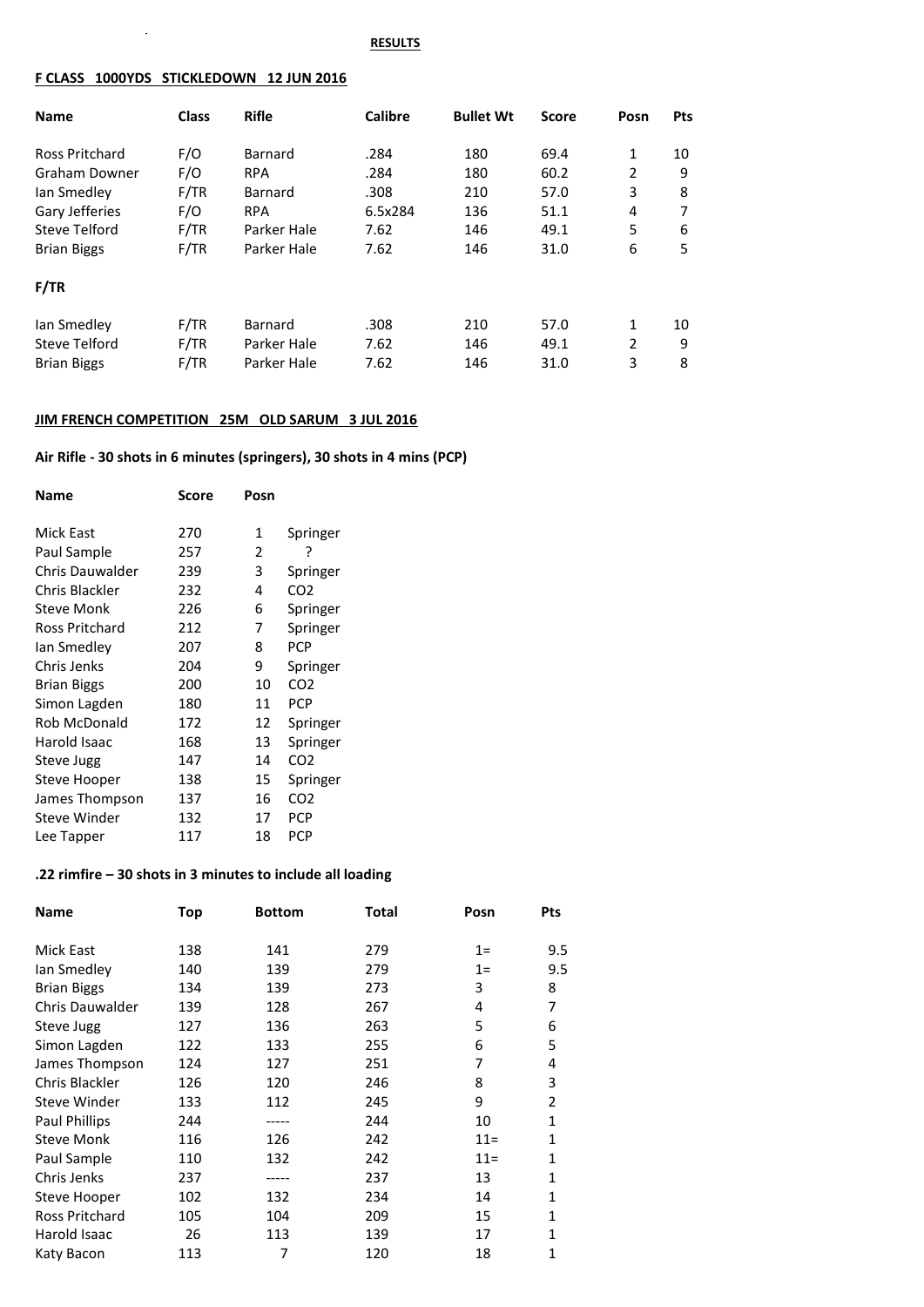# **Gallery Rifle – 30 shots in 3 minutes to include all loading**

| <b>Name</b>          | Top | <b>Bottom</b> | <b>Total</b> | Posn           | Pts          |
|----------------------|-----|---------------|--------------|----------------|--------------|
| Steve Jugg           | 138 | 129           | 267          | 1              | 10           |
| lan Smedley          | 140 | 125           | 265          | $\overline{2}$ | 9            |
| Mick East            | 135 | 121           | 256          | 3              | 8            |
| Chris Blackler       | 129 | 123           | 252          | 4              | 7            |
| <b>Paul Phillips</b> | 126 | 106           | 232          | 5              | 6            |
| <b>Steve Monk</b>    | 106 | 89            | 195          | 6              | 5            |
| Harold Isaac         | 67  | 116           | 183          | 7              | 4            |
| Ross Pritchard       | 103 | 77            | 180          | 8              | 3            |
| Chris Jenks          | 82  | 95            | 177          | 9              | 2            |
| <b>Brian Biggs</b>   | 107 | 43            | 150          | 10             | 1            |
| Rob McDonald         | 88  | 52            | 140          | 11             | 1            |
| Paul Sample          | 106 | 19            | 125          | 12             | $\mathbf{1}$ |
| James Thompson       | 68  | 43            | 111          | 13             | 1            |

## **Aggregate**

| Name                   | Air | .22 | GR(CF) | <b>Total</b> | Posn           |
|------------------------|-----|-----|--------|--------------|----------------|
| Mick East              | 270 | 279 | 256    | 805          | $\mathbf{1}$   |
| lan Smedley            | 207 | 279 | 265    | 751          | $\overline{2}$ |
| Chris Blackler         | 232 | 246 | 252    | 730          | 3              |
| Paul Phillips          | 228 | 244 | 232    | 704          | 4              |
| Steve Jugg             | 147 | 263 | 267    | 677          | 5              |
| <b>Steve Monk</b>      | 226 | 242 | 195    | 663          | 6              |
| Paul Sample            | 257 | 242 | 125    | 624          | 7              |
| <b>Brian Biggs</b>     | 200 | 273 | 150    | 623          | 8              |
| Chris Jenks            | 204 | 237 | 177    | 618          | 9              |
| Ross Pritchard         | 212 | 209 | 180    | 601          | 10             |
| <b>Chris Dauwalder</b> | 239 | 267 | -----  | 506          | 11             |
| James Thompson         | 137 | 251 | 111    | 499          | 12             |
| Harold Isaac           | 168 | 139 | 183    | 490          | 13             |
| Rob McDonald           | 172 | 143 | 140    | 455          | 14             |
| Simon Lagden           | 180 | 255 |        | 435          | 15             |
| <b>Steve Winder</b>    | 132 | 245 |        | 377          | 16             |
| Steve Hooper           | 138 | 234 |        | 372          | 17             |
| Katy Bacon             |     | 120 |        | 120          | 18             |
| Lee Tapper             | 117 |     |        | 117          | 19             |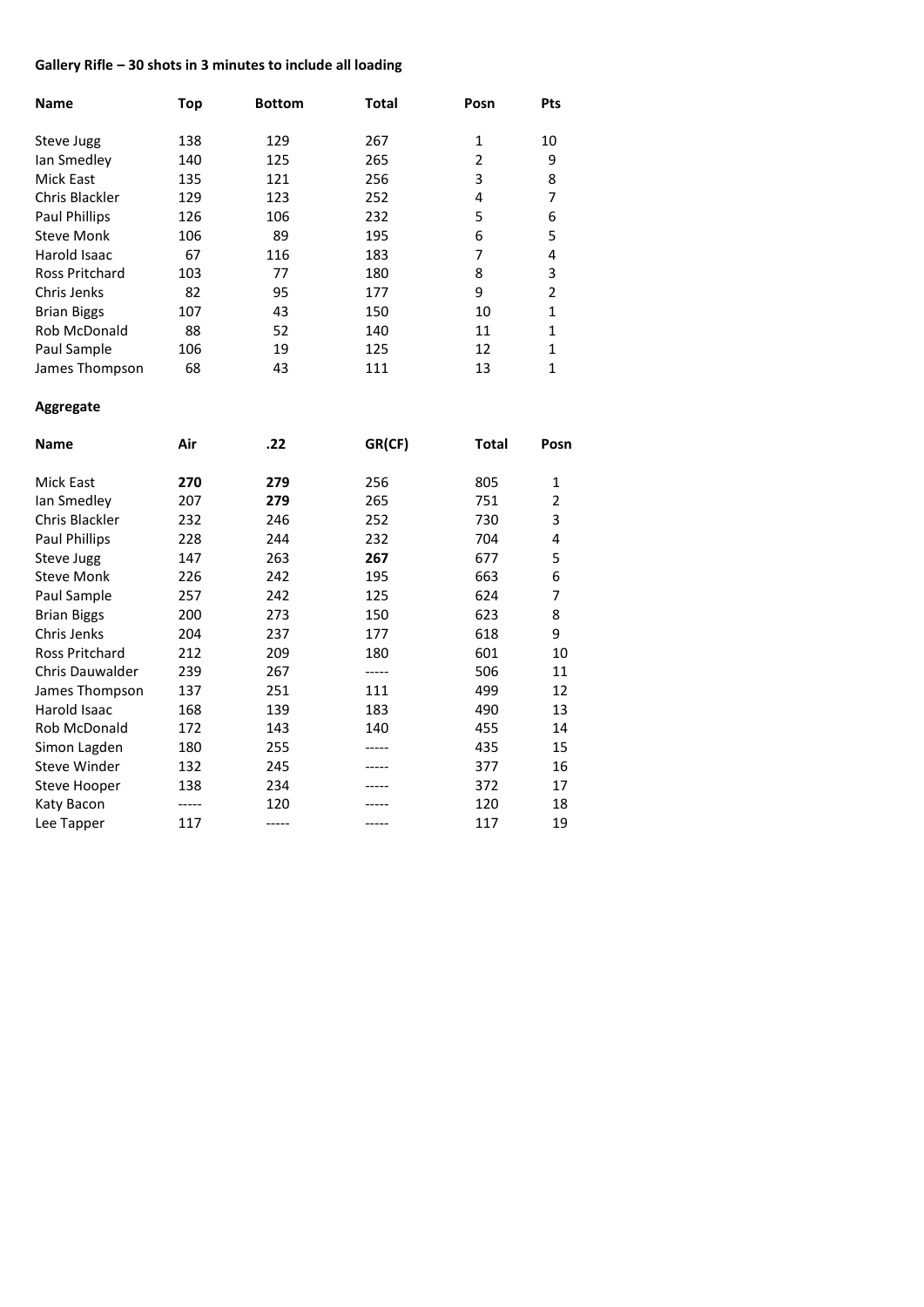### **.22 RIMFIRE PRONE 100YDS ANDOVER 10 JUL 2016**

| Score | Posn          | <b>Pts</b> |
|-------|---------------|------------|
| 176.1 | 1             | 10         |
| 172.6 | $\mathcal{P}$ | q          |
| 170.0 | 3             | 8          |
| 159.1 | 4             |            |
| 129.2 | 5             | 6          |
|       |               |            |

### **.22 RIMFIRE OFFHAND 25M OLD SARUM 17 JUL 2016**

| Name                     | <b>Top</b> | <b>Bottom</b> | Total | Posn           | Pts                        |
|--------------------------|------------|---------------|-------|----------------|----------------------------|
| Mick East                | 144        | 149           | 293   | 1              | 10                         |
| <b>Matt Mercer</b>       | 144        | 143           | 287   | $\overline{2}$ | 9<br>thanks for that 5 dad |
| <b>Steve Mercer</b>      | 142        | 143           | 285   | 3              | 8                          |
| Simon Lagden             | 139        | 142           | 281   | 4              | 7                          |
| <b>Brian Biggs</b>       | 142        | 137           | 279   | $5=$           | 5.5                        |
| <b>Steve Monk</b>        | 140        | 139           | 279   | $5=$           | 5.5                        |
| Chris Blackler           | 140        | 138           | 278   | $7=$           | 3.5                        |
| Rod Cotton               | 140        | 138           | 278   | $7=$           | 3.5                        |
| Ross Pritchard           | 138        | 139           | 277   | 9              | $\overline{2}$             |
| Paul Sample              | 134        | 138           | 272   | 10             | 1                          |
| <b>Brendon Brady</b>     | 126(14)    | 143(16)       | 269   | 11             | 1                          |
| Harold Isaac             | 133        | 130           | 263   | 12             | 1                          |
| Francis Sandy?           | 132        | 127           | 259   | 13             | 1                          |
| Jason Slater             | 127        | 130           | 257   | 14             | 1                          |
| Sasha Brady (J)          | 123        | 129           | 252   | $15 =$         | 1                          |
| <b>Toby Mills</b>        | 123        | 129           | 252   | $15 =$         | 1                          |
| James Thompson           | 122        | 126           | 248   | 17             | 1                          |
| <b>Richard Griffiths</b> | 119        | 123           | 242   | 18             | 1                          |
| Lisa Brady               | 116        | 120           | 236   | 19             | 1                          |
| <b>Tony Butler</b>       | 101        | 130           | 231   | 20             | 1                          |

## **.22 RIMFIRE 'AMERICA MATCH' OLD SARUM 17 JUL 2016**

| <b>Name</b>           | <b>Top</b> | <b>Centre</b> | <b>Bottom</b> | Total | Posn   | <b>Pts</b>     |
|-----------------------|------------|---------------|---------------|-------|--------|----------------|
| Mick East             | 98         | 98            | 97            | 293   | 1      | 10             |
| <b>Matt Mercer</b>    | 97         | 96            | 87            | 280   | 2      | 9              |
| <b>Steve Mercer</b>   | 92         | 95            | 90            | 277   | 3      | 8              |
| <b>Brian Biggs</b>    | 93         | 90            | 91            | 274   | $4=$   | 6              |
| Chris Blackler        | 92         | 94            | 88            | 274   | $4=$   | 6              |
| <b>Rod Cotton</b>     | 90         | 92            | 92            | 274   | $4=$   | 6              |
| <b>Francis Sandy</b>  | 85         | 87            | 97            | 269   | 7      | 4              |
| <b>Ross Pritchard</b> | 84         | 85            | 95            | 264   | 8      | 3              |
| Ed Bush               | 88         | 83            | 88            | 259   | 9      | $\overline{2}$ |
| <b>Steve Monk</b>     | 87         | 78            | 90            | 255   | 10     | 1              |
| James Thompson        | 90         | 84            | 77            | 251   | 11     | 1              |
| Paul Sample           | 75         | 85            | 77            | 237   | 12     | 1              |
| Sasha Brady (J)       | 82         | 77            | 75            | 234   | 13     | 1              |
| Lisa Brady            | 76         | 78            | 76            | 230   | 14     | 1              |
| Sean Dunn             | 76         | 79            | 74            | 229   | $15 =$ | 1              |
| Harold Isaac          | 86         | 79            | 64            | 229   | $15 =$ | 1              |
| Brendon Brady         | 88         | 71            | $50**$        | 209   | 17     | 1              |

\*\* Only 6 shots fired.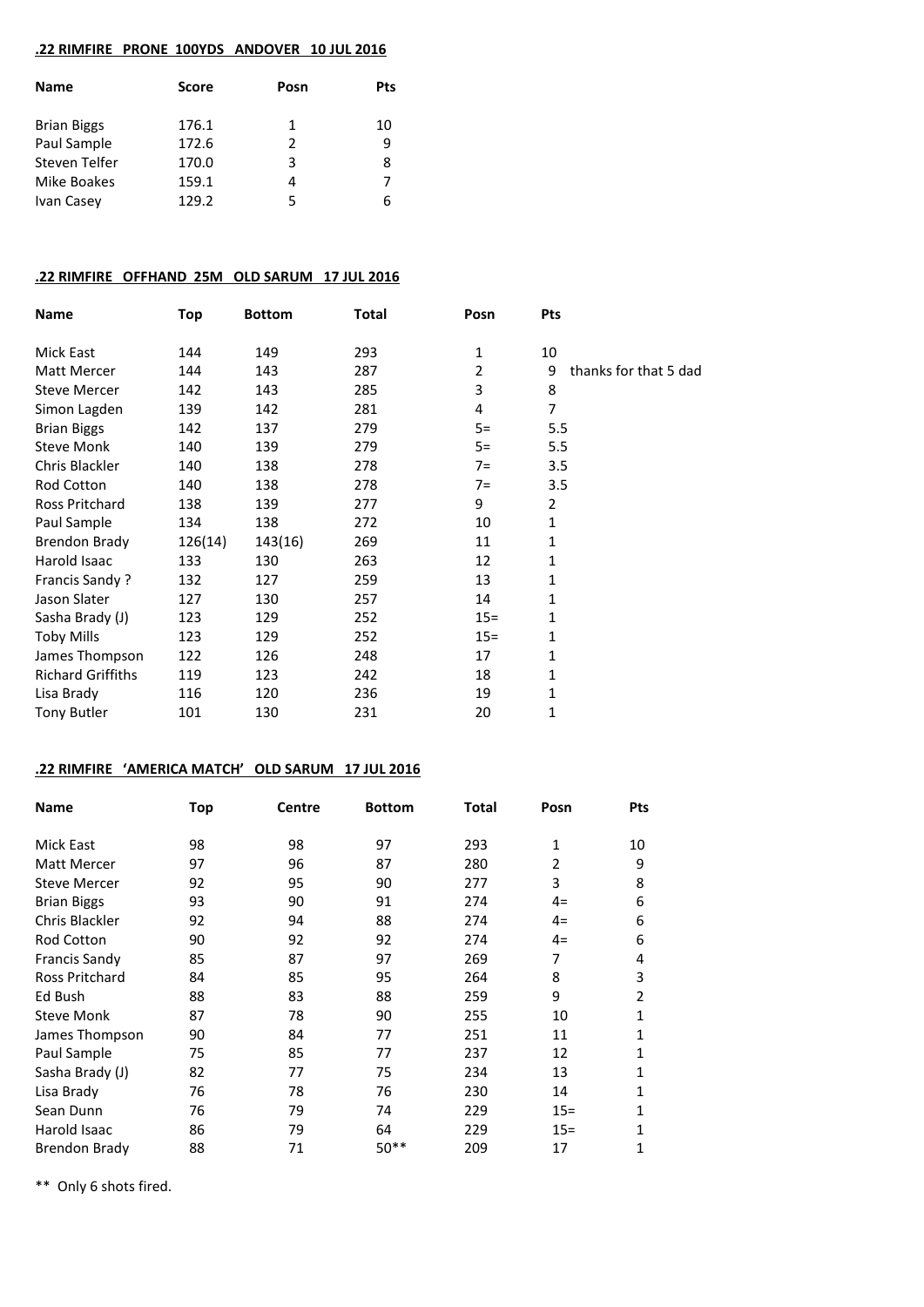### **F CLASS 1000YDS STICKLEDOWN 24 JUL 2016**

| <b>Name</b>          | <b>Class</b> | <b>Rifle</b>        | Calibre      | <b>Bullet Wt</b> | <b>Score</b> | Posn  | Pts       |
|----------------------|--------------|---------------------|--------------|------------------|--------------|-------|-----------|
| Richard Sharman      | F/O          | Barnard             | .284 Shehane | 180              | 69.1         | 1     | 10        |
| Mick East            | F/O          | Barnard             | .284         | 180              | 66.2         | $2 =$ | 8.5       |
| Ross Pritchard       | F/O          | Barnard             | .284         | 180              | 66.2         | $2 =$ | 8.5       |
| <b>Graham Downer</b> | F/TR         | <b>RPA Quadlock</b> | .308         | 155              | 54.1         | 4     | 7         |
| Sam Salter           | F/O          | <b>RPA</b>          | 6.5x55       | 139              | 50.0         | 5     | 6         |
| Tristan Foley        | F/TR         | Varberger           | .308         | 168              | 48.1         | 6     | 5         |
| Mick East            | F/TR         | Remmy 700           | .308         | 155              | 45.1         | 7     | ----      |
| Ian Smedley          | F/TR         | <b>Barnard</b>      | .308         | 210              | 45.0         | 8     | 4         |
| Simon Osborne        | F/O          | Polphin ?           | .284         | 180              | 42.1         | 9     | 3         |
| James Thompson       | F/TR         | Mauser              | 7.62         | 146              | 29.0         | 10    | 2         |
| <b>Simon Rogers</b>  | F/TR         | P17                 | 30.06        | 175              | 27.0         | 11    | 1         |
| Steve Telfer         | F/TR         | Mauser              | 7.62         | 146              | 12.0         | 12    | 1         |
| Sam Salter           | F/O          | <b>RPA</b>          | 6.5x55       | 139              | $48.2*$      |       | $2nd$ att |

\* 13 shots only.

## **F/TR**

| Graham Downer        | F/TR | <b>RPA Quadlock</b> | .308  | 155 | 54.1 |   | 10  |
|----------------------|------|---------------------|-------|-----|------|---|-----|
| <b>Tristan Foley</b> | F/TR | Varberger           | .308  | 168 | 48.1 |   | 9   |
| Mick East            | F/TR | Remmy 700           | .308  | 155 | 45.1 | 3 | 8   |
| lan Smedley          | F/TR | Barnard             | .308  | 210 | 45.0 | 4 | 7   |
| James Thompson       | F/TR | Mauser              | 7.62  | 146 | 29.0 | 5 | 6   |
| Simon Rogers         | F/TR | P <sub>17</sub>     | 30.06 | 175 | 27.0 | 6 | .5. |
| Steve Telfer         | F/TR | Mauser              | 7.62  | 146 | 12.0 |   | 4   |

## **GALLERY RIFLE (CF) OFFHAND 25M OLD SARUM 31 JUL 2016**

| <b>Name</b>          | Top | <b>Bottom</b> | Total | Posn | <b>Pts</b> |
|----------------------|-----|---------------|-------|------|------------|
| <b>Steve Mercer</b>  | 135 | 143           | 278   | 1    | 10         |
| <b>Brian Biggs</b>   | 130 | 138           | 268   | 2    | 9          |
| Pete Smith           | 132 | 130           | 262   | 3    | 8          |
| Simon Lagden         | 132 | 126           | 258   | 4    | 7          |
| <b>Paul Phillips</b> | 130 | 127           | 257   | 5    | 6          |
| <b>Brendon Brady</b> | 129 | 127           | 256   | 6    | 5          |
| Harold Isaac         | 120 | 134           | 254   | $7=$ | 3.5        |
| John Turnham         | 121 | 133           | 254   | $7=$ | 3.5        |
| Lee Tapper           | 117 | 124           | 241   | 9    | 2          |
| Dave Jamieson        | 110 | 129           | 239   | 10   | 1          |
| Peter Kiy            | 104 | 118           | 222   | 11   | 1          |
| A Jenkins            | 94  | 98            | 192   | 12   | 1          |
| <b>Mike Boakes</b>   | 82  | 91            | 173   | 13   | 1          |

# **.22 RIMFIRE BENCHREST 25M OLD SARUM 31 JUL 2016 Any Rifle.**

| <b>Name</b>        | Rifle              | Ammo               | Score  | Posn | <b>Points</b> |
|--------------------|--------------------|--------------------|--------|------|---------------|
| Lisa Brady         | Anschutz 54        | <b>RWS R50</b>     | 249.12 | 1    | 10            |
| Brendon Brady      | Anschutz 54        | <b>RWS R50</b>     | 242.6  | 2    | 9             |
| Harold Isaac       | <b>BSA Martini</b> | <b>Eley Target</b> | 236.6  | 3    | 8             |
| Steve Hooper       | ??                 | Eagle              | 236.2  | 4    |               |
| Sasha Brady (J)    | Anschutz 54        | Mini Mag !!!!!     | 234.4  | 5    | 6             |
| <b>Brian Biggs</b> | Anschutz 54        | ??                 | 229.6  | 6    | 5             |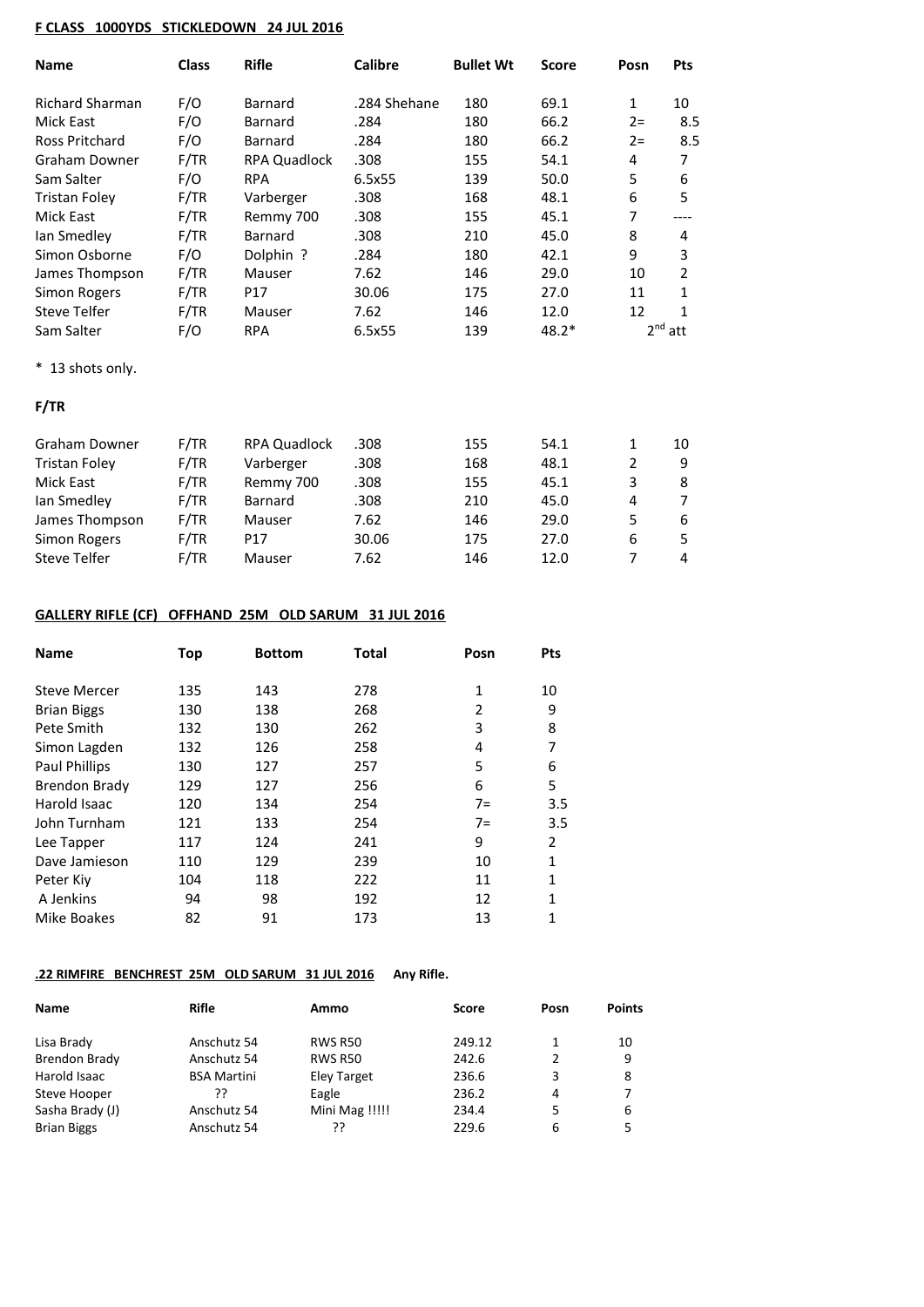### **GALLERY RIFLE (CF) 'TIMED & PRECISION 1' OLD SARUM 31 JUL 2016 Scores are slightly lower due to an incorrect target being used**

| <b>Name</b>          | <b>P1</b> | P <sub>2</sub> | P <sub>3</sub> | <b>Total</b> | Posn           | <b>Pts</b> |
|----------------------|-----------|----------------|----------------|--------------|----------------|------------|
| <b>Steve Mercer</b>  | 118.2     | 112.4          | 58.0           | 288.6        | 1              | 10         |
| <b>Paul Phillips</b> | 107.3     | 115.3          | 58.2           | 280.8        | $\overline{2}$ | 9          |
| Pete Smith           | 104.1     | 110.0          | 59.1           | 273.2        | 3              | 8          |
| Lee Tapper           | 106.1     | 110.0          | 56.1           | 272.3        | 4              | 7          |
| Sam Salter           | 109.3     | 106.1          | 50.0           | 265.4        | 5              | 6          |
| Harold Isaac         | 103.0     | 103.0          | 56.1           | 262.1        | 6              | 5          |
| Simon Lagden         | 102.1     | 108.1          | 51.0           | 261.2        | 7              | 4          |
| Ed Bush              | 98.0      | 96.0           | 54.0           | 248.0        | 8              | 3          |
| <b>Brendon Brady</b> | 101.1     | 100.0          | 46.0           | 247.1        | 9              | 2          |
| Peter Kiv            | 92.0      | 103.0          | 51.1           | 246.1        | 10             | 1          |
| <b>Brian Biggs</b>   | 72.0      | 98.0           | 39.3           | 209.3        | 11             | 1          |

## **F CLASS 600YDS CENTURY 7 AUG 2016 Part 1 of annual Skill at Arms competition**

| <b>Name</b>                           | <b>Class</b> | <b>Rifle</b>    | <b>Calibre</b> | <b>Bullet Wt</b> | <b>Score</b> | Posn           | Pts            |
|---------------------------------------|--------------|-----------------|----------------|------------------|--------------|----------------|----------------|
| <b>Mick East</b>                      | F/O          | Shilen DGA      | 6 Dasher       | 105              | 70.7         | $\mathbf{1}$   | 10             |
| <b>Ross Pritchard</b>                 | F/O          | <b>Barnard</b>  | 6.5x47         | 140              | 69.5         | $\overline{2}$ | 9              |
| Sam Salter                            | F/O          | <b>RPA</b>      | 6.5x55         | 139              | 66.6         | 3              | 8              |
| lan Smedley                           | F/TR         | Barnard         | .308           | 210              | 59.3         | 4              | $\overline{7}$ |
| <b>Mick East</b>                      | F/TR         | Remmy 700       | .308           | 190              | 59.1         | 5              | $---$          |
| <b>Matt Stares</b>                    | F/O          | Mauser          | .243           | 90               | 57.1         | 6              | 6              |
| Simon Osborne                         | F/O          | Dolphin (what?) | .284           | 180              | 54.0         | 7              | 5              |
| Paul Phillips                         | F/TR         | SGC             | .223           | 69               | 53.0         | 8              | 4              |
| <b>Brian Biggs</b>                    | F/TR         | Mauser          | 7.62           | 146              | 51.0         | $9=$           | 2.5            |
| Jerry Levine                          | F/TR         | Sako TRG        | .308           | 155              | 51.0         | $9=$           | 2.5            |
| <b>Mike Boakes</b>                    | F/TR         | ??              | ??             | ??               | 44.0         | 11             | $\mathbf{1}$   |
| <b>Tristan Foley</b>                  | F/TR         | Varberger       | .308           | 168              | 42.1         | $12 =$         | $\mathbf 1$    |
| Mark Weston                           | F/TR         | Mauser          | 7.62           | ??               | 42.1         | $12 =$         | 1              |
| <b>Steve Telfer</b>                   | F/TR         | Mauser          | 7.62           | ??               | 41.0         | 14             | $\mathbf{1}$   |
| Noel Smith                            | F/TR         | Remmy 700       | .308           | 155              | 29.0         | 15             | $\mathbf{1}$   |
| Mick East                             | F/TR         | Tikka           | .223<br>80     |                  | 65.3         | $2nd$ att      |                |
| Paul Phillips                         | F/TR         | SGC             | .223           | 69               | 50.0         | $2nd$ att      |                |
| F/TR<br><b>Shot for Donegal Medal</b> |              |                 |                |                  |              |                |                |
| lan Smedley                           | F/TR         | <b>Barnard</b>  | .308           | 210              | 59.3         | $\mathbf{1}$   | 10             |
| <b>Mick East</b>                      | F/TR         | Remmy 700       | .308           | 190              | 59.1         | $\overline{2}$ | 9              |
| Paul Phillips                         | F/TR         | SGC             | .223           | 69               | 53.0         | 3              | 8              |
| <b>Brian Biggs</b>                    | F/TR         | Mauser          | 7.62           | 146              | 51.0         | $4=$           | 6.5            |
| Jerry Levine                          | F/TR         | Sako TRG        | .308           | 155              | 51.0         | $4=$           | 6.5            |
| <b>Mike Boakes</b>                    | F/TR         | 55              | 55             | 55               | 44.0         | 6              | 5              |
| <b>Tristan Foley</b>                  | F/TR         | Varberger       | .308           | 168              | 42.1         | $7=$           | 3.5            |
| Mark Weston                           | F/TR         | Mauser          | 7.62           | ??               | 42.1         | $7=$           | 3.5            |
| <b>Steve Telfer</b>                   | F/TR         | Mauser          | 7.62           | 55               | 41.0         | 9              | $\overline{2}$ |
| Noel Smith                            | F/TR         | Remmy 700       | .308           | 155              | 29.0         | 10             | $\mathbf{1}$   |
| <b>Mick East</b>                      | F/TR         | Tikka           | .223           | 80               | 65.3         | $2nd$ att      |                |
| <b>Paul Phillips</b>                  | F/TR         | SGC             | .223           | 69               | 50.0         | $2nd$ att      |                |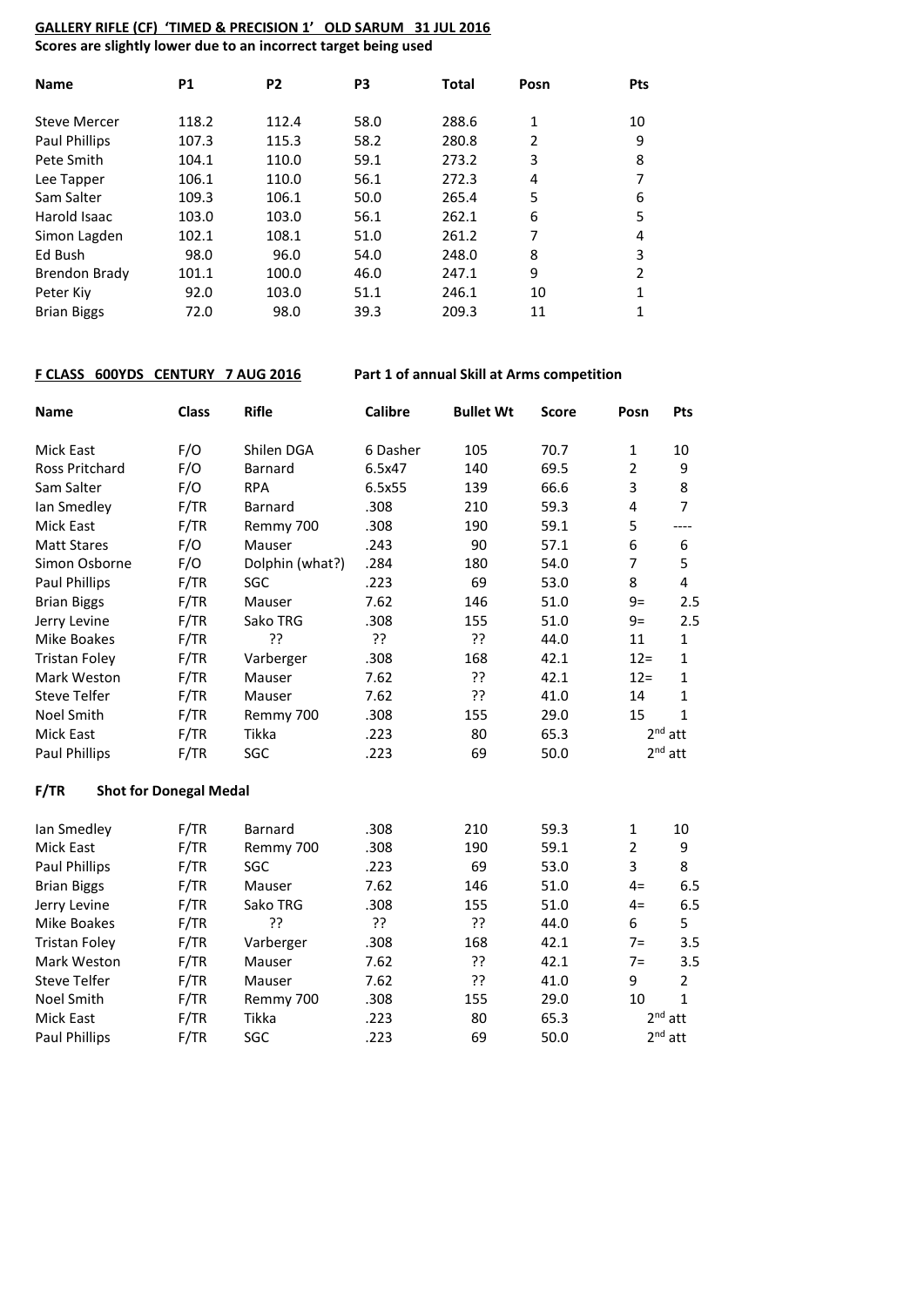### **.22 RIMFIRE OFFHAND 25M OLD SARUM 14 AUG 2016**

| Name                | <b>Top</b> | <b>Bottom</b> | Total | Posn         | Pts            |
|---------------------|------------|---------------|-------|--------------|----------------|
| Mick East           | 145        | 145           | 290   | $1=$         | 9.5            |
| Matt Mercer         | 144        | 146           | 290   | $1=$         | 9.5            |
| <b>Brian Biggs</b>  | 144        | 142           | 286   | 3            | 8              |
| <b>Steve Mercer</b> | 144        | 141           | 285   | 4            | 7              |
| Ed Bush             | 140        | 144           | 284   | 5            | 6              |
| Rod Cotton          | 140        | 142           | 282   | 6            | 5              |
| Gary Jefferies      | 135        | 136           | 271   | 7            | 4              |
| Jason Slater        | 128        | 140           | 268   | 8            | 3              |
| Ross Pritchard      | 134        | 133           | 267   | 9            | $\overline{2}$ |
| Steve Jugg          | 136        | 130           | 266   | 10           | $\mathbf{1}$   |
| Ivan Casey          | 130        | 134           | 264   | 11           | $\mathbf{1}$   |
| Steve Winder        | 130        | 132           | 262   | 12           | $\mathbf{1}$   |
| Peter Kiy           | 127        | 132           | 259   | $13 =$       | $\mathbf{1}$   |
| Paul Sample         | 124        | 135           | 259   | $13 =$       | $\mathbf{1}$   |
| Steve Hooper        | 127        | 131           | 258   | 15           | $\mathbf{1}$   |
| Harold Isaac        | 122        | 133           | 255   | 16           | $\mathbf{1}$   |
| James Thompson      | 124        | 128           | 252   | 17           | $\mathbf{1}$   |
| <b>Tony Butler</b>  | 98         | 112           | 210   | 18           | $\mathbf{1}$   |
| Alan Jenkins        | 118        | 90            | 208   | 19           | $\mathbf{1}$   |
| <b>Mick East</b>    | 149        | 146           | 295   | $2^{nd}$ att |                |
| Steve Hooper        | 136        | 139           | 275   | $2nd$ att    |                |

## **.22 RIMFIRE 'TIMED & PRECISION 1' OLD SARUM 14 AUG 2016**

| Name                | <b>P1</b> | P <sub>2</sub> | P3   | <b>Total</b> | Posn      | Pts |
|---------------------|-----------|----------------|------|--------------|-----------|-----|
| Mick East           | 120.6     | 120.7          | 60.5 | 300.18*      | 1         | 10  |
| Ed Bush             | 117.3     | 113.4          | 60.0 | 290.7        | 2         | 9   |
| <b>Brian Biggs</b>  | 117.4     | 117.2          | 56.0 | 290.6        | $3=$      | 7.5 |
| Matt Mercer         | 119.5     | 114.0          | 57.1 | 290.6        | $3=$      | 7.5 |
| Ivan Casey          | 117.4     | 113.2          | 59.0 | 289.5        | 5         | 6   |
| Paul Sample         | 112.0     | 118.3          | 59.2 | 289.5        | 6         | 5   |
| Sam Salter          | 113.2     | 117.3          | 58.2 | 288.7        | 7         | 4   |
| Gary Jefferies      | 115.1     | 115.3          | 58.0 | 288.4        | 8         | 3   |
| Rod Cotton          | 118.3     | 108.0          | 60.1 | 286.4        | 9         | 2   |
| <b>Steve Mercer</b> | 120.6     | 114.3          | 50.4 | 284.13       | 10        | 1   |
| Steve Hooper        | 112.2     | 116.1          | 54.0 | 282.3        | 11        | 1   |
| Steve Jugg          | 109.2     | 113.2          | 58.0 | 280.4        | 12        | 1   |
| Ross Pritchard      | 114.4     | 109.1          | 55.0 | 278.5        | 13        | 1   |
| Peter Kiv           | 111.0     | 105.0          | 56.1 | 272.1        | 14        | 1   |
| James Thompson      | 103.0     | 105.1          | 59.1 | 267.2        | 15        | 1   |
| Steve Winder        | 54.0      | 105.0          | 54.0 | 213.0        | 16        | 1   |
| Harold Isaac        | 109.3     | 52.0           | 25.0 | 186.3        | 17        | 1   |
| Peter Kiy           | 114.1     | 116.4          | 54.2 | 284.7        | $2nd$ att |     |
| Harold Isaac        | 109.3     | 113.2          | 58.3 | 280.8        | $2nd$ att |     |

## **\* Equals club record.**

### **.22 RIMFIRE BENCHREST 25M OLD SARUM 14 AUG 2016 Any Rifle**

| <b>Name</b>        | <b>Rifle</b>       | Ammo             | <b>Score</b> | Posn | <b>Points</b> |
|--------------------|--------------------|------------------|--------------|------|---------------|
| Mick East          | <b>BSA Int Mk2</b> | SK Rifle Match   | 250.18*      |      | 10            |
| Ross Pritchard     | Anschutz 54        | <b>RWS Match</b> | 247.11       | 2    | 9             |
| Sam Salter         | Anschutz 54        | <b>RWS Match</b> | 244.12       | 3    | 8             |
| <b>Brian Biggs</b> | Anschutz 54        |                  | 238.8        | 4    | 7             |
| Ivan Casey         | Anschutz 54        |                  | 225.6        | 5    | 6             |
| <b>Rod Cotton</b>  | Walther            | Eley Match       | 201.2        | 6    | 5             |
| Paul Sample        | <b>Ruger 10/22</b> | CCI              | 183.1        |      | 4             |

**\* Equals club record.**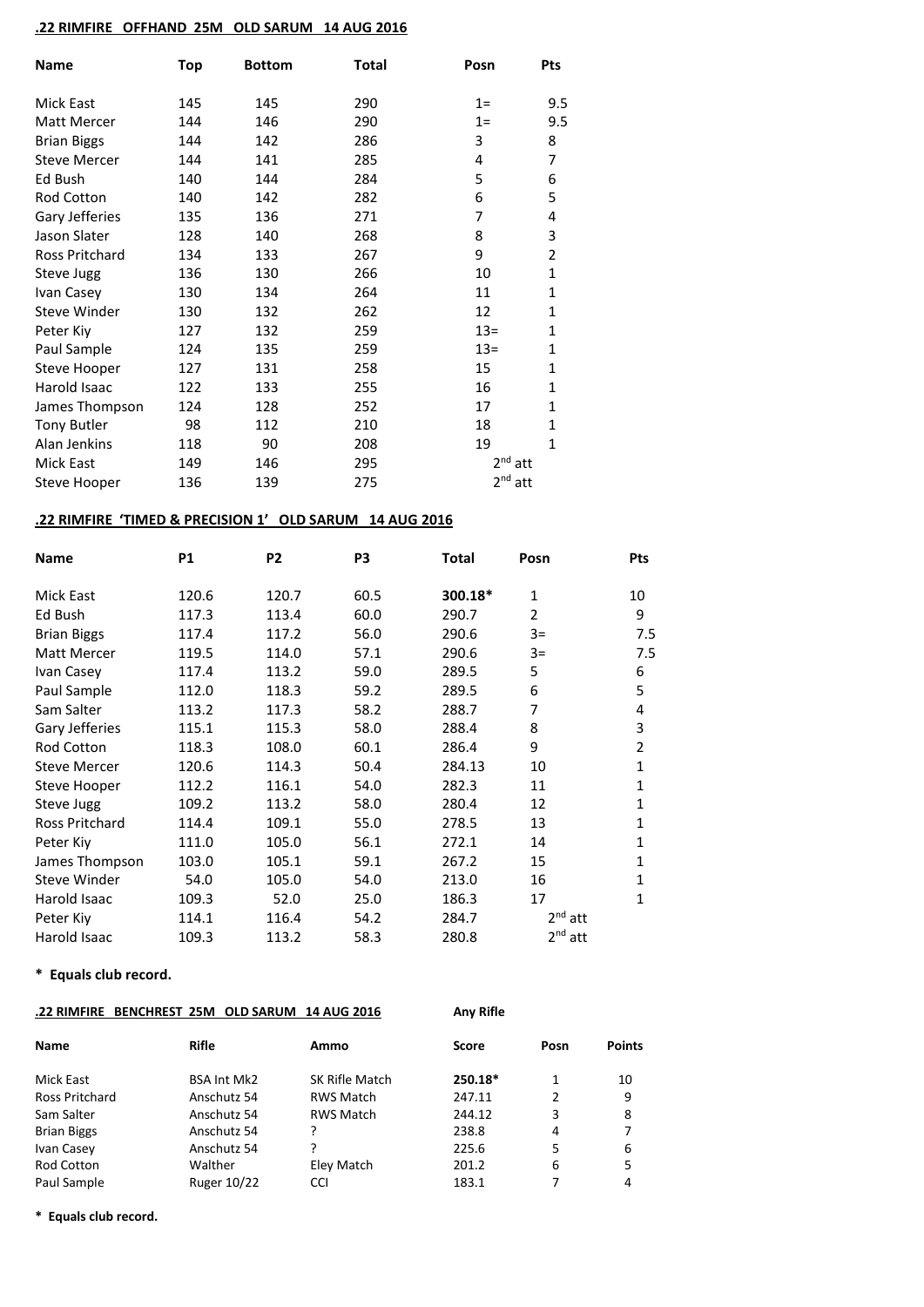## **AGGREGATE RESULTS 1 JULY 2015 – 30 JUN 2016**

**Sporting Rifle** (best 2 to count) A total of **23** members took part in these competitions.

| <b>Name</b>          | 13 Sep<br>(prone) | 10 Jan         | Total          |
|----------------------|-------------------|----------------|----------------|
| Ian Smedley          | 10                | 10             | 20             |
| Simon Rogers         | 9                 | 6              | 15             |
| Gary Jefferies       | 8                 | 7              | 15             |
| <b>Paul Phillips</b> | 1                 | 8              | 9              |
| Pete Smith           |                   | 9              | 9              |
| Chris Blackler       | 7                 |                | 7              |
| Lisa Brady           | 6                 |                | 6              |
| Sasha Brady          | 5                 |                | 5              |
| <b>Bruce Ellis</b>   |                   | 5              | 5              |
| <b>Brendon Brady</b> | 4                 |                | 4              |
| Ivan Casey           | 3                 | $\mathbf{1}$   | 4              |
| <b>Matt Stares</b>   |                   | 4              | 4              |
| <b>Matt Grant</b>    |                   | 3              | 3              |
| <b>Brian Biggs</b>   |                   | $\overline{2}$ | $\overline{2}$ |
| Harold Isaac         | 2                 |                | $\overline{2}$ |
| <b>Paul Storrer</b>  | 1                 |                | $\mathbf{1}$   |
| Mike Boakes          | 1                 |                | $\mathbf{1}$   |
| <b>Tristan Foley</b> | 1                 |                | $\mathbf{1}$   |
| Martin Wilson        | 1                 |                | 1              |
| <b>Graham Downer</b> | 1                 |                | $\mathbf{1}$   |
| Simon Osborne        |                   | 1              | $\mathbf{1}$   |
| Simon Lagden         |                   | $\mathbf{1}$   | $\mathbf{1}$   |
| Paul Sample          |                   | $\mathbf{1}$   | $\mathbf{1}$   |

**McQueens** (best 2 to count) A total of **22** members took part in these competitions.

| Name                  | 13 Sep       | 10 Jan         | Total        |
|-----------------------|--------------|----------------|--------------|
| lan Smedley           | 10           | 8              | 18           |
| Gary Jefferies        | 7            | 7              | 14           |
| <b>Paul Phillips</b>  | 8            | 6              | 14           |
| Simon Rogers          | 9            | $\overline{2}$ | 11           |
| Pete Smith            |              | 10             | 10           |
| <b>Bruce Ellis</b>    |              | 9              | 9            |
| Paul Storrer          | 6            |                | 6            |
| Ivan Casey            | 5            |                | 5            |
| <b>Matt Grant</b>     |              | 5              | 5            |
| Mike Boakes           | 4            |                | 4            |
| <b>Matt Stares</b>    |              | 4              | 4            |
| <b>Brian Biggs</b>    |              | 3              | 3            |
| Chris Blackler        | 3            |                | 3            |
| Harold Isaac          | 2            |                | 2            |
| Simon Rogers          |              | 2              | 2            |
| Sasha Brady           | 1            |                | $\mathbf{1}$ |
| <b>Brendon Brady</b>  | $\mathbf{1}$ |                | $\mathbf{1}$ |
| Graham Downer         | 1            |                | $\mathbf{1}$ |
| Simon Lagden          |              | $\mathbf{1}$   | $\mathbf{1}$ |
| Paul Sample           |              | $\mathbf{1}$   | 1            |
| <b>Nancy Sheering</b> |              | $\mathbf{1}$   | 1            |
| <b>Steve Monk</b>     |              | 1              | 1            |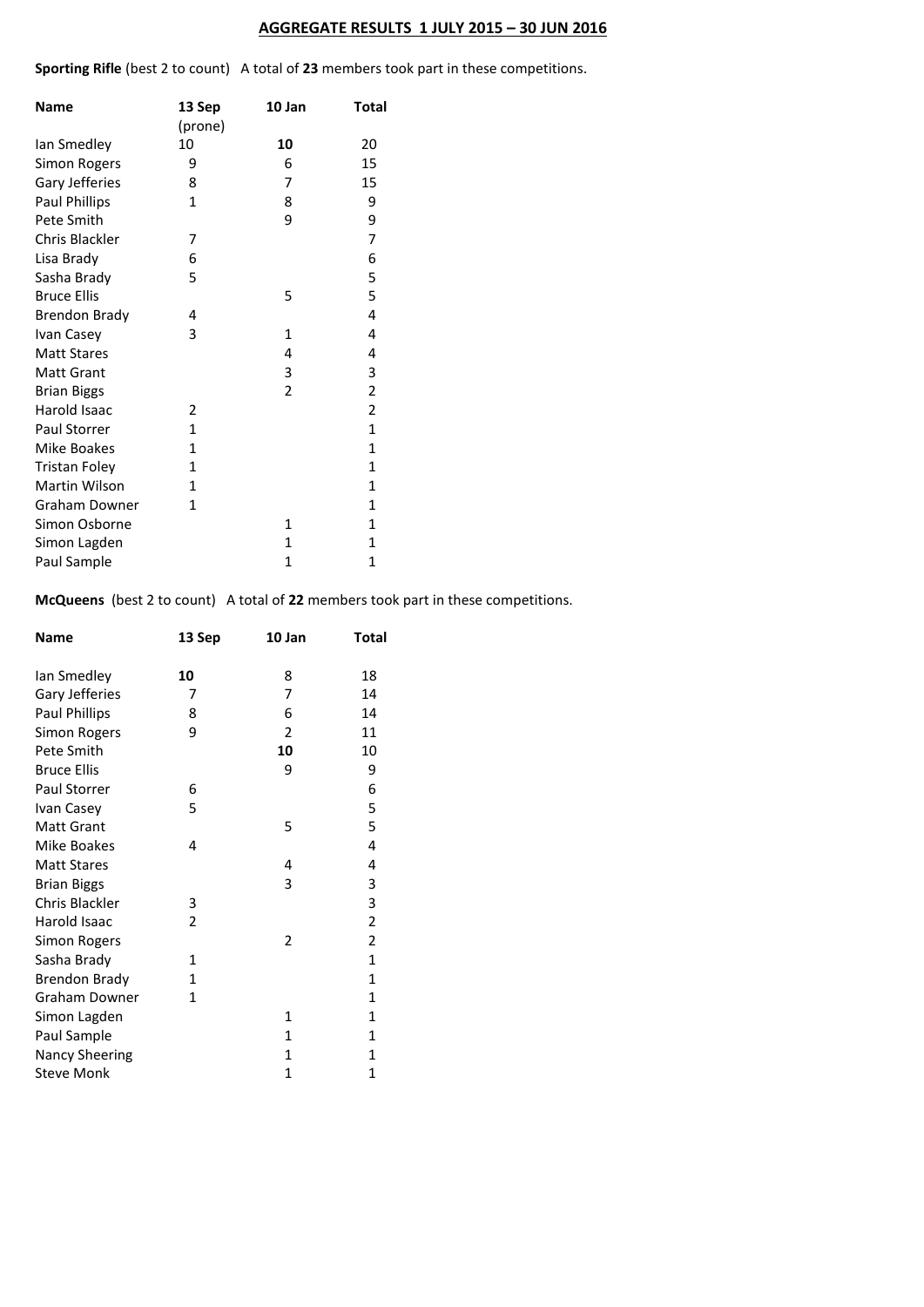**F Class Open** (Best 5 to count) A total of **29** members took part in these competitions.

| <b>Name</b>            | 26 Jul<br>(600) | 16 Aug<br>(1000) | <b>18 Oct</b><br>(600) | 20 Dec<br>(300) | 21 Feb<br>(300) | 15 May 12Jun<br>(500) | (1000)         | <b>Total</b> | Posn   |
|------------------------|-----------------|------------------|------------------------|-----------------|-----------------|-----------------------|----------------|--------------|--------|
|                        |                 |                  |                        |                 |                 |                       |                |              |        |
| <b>Mick East</b>       | 7               | 10               | 10                     | 10              |                 | 10                    |                | 47           | 1      |
| <b>Ross Pritchard</b>  |                 | 9                | 9                      |                 | 10              | 8                     | 10             | 46           | 2      |
| lan Smedley            | 9               | 7                | 7                      |                 |                 | 5                     | 8              | 36           | 3      |
| Gary Jefferies         | 10              | 6                | 4                      | 7               | 5               | 4                     | $\overline{7}$ | 35           | 4      |
| <b>Graham Downer</b>   | 6               |                  | 5.5                    |                 |                 | 9                     | 9              | 29.5         | 5      |
| Pete Smith             | 8               | 5                | 5.5                    |                 | 4               | 3                     |                | 25.5         | 6      |
| Steve Winder           |                 |                  |                        | 8               | 9               | $\overline{2}$        |                | 19           | 7      |
| <b>Richard Sharman</b> |                 | 8                |                        |                 |                 | 7                     |                | 15           | 8      |
| Paul Phillips          | 5               |                  |                        |                 | 7.5             |                       |                | 12.5         | 9      |
| Chris Jenks            |                 |                  |                        | 5               | 6               | $\mathbf{1}$          |                | 12           | 10     |
| Mike Boakes            | $\mathbf{1}$    |                  | $\mathbf{1}$           | 6               | $\mathbf{1}$    | $\mathbf{1}$          |                | 10           | 11     |
| Julian Mackie          |                 |                  |                        | 9               |                 |                       |                | 9            | 12     |
| Ivan Casey             | $\overline{2}$  |                  | $\mathbf{1}$           | 4               | $\mathbf{1}$    |                       |                | 8            | $13 =$ |
| Chris Dauwalder        |                 |                  | 8                      |                 |                 |                       |                | 8            | $13 =$ |
| Luke Howe              |                 |                  |                        |                 | 7.5             |                       |                | 7.5          | $15 =$ |
| <b>Tristan Foley</b>   |                 | 4                | 2.5                    |                 |                 | $\mathbf{1}$          |                | 7.5          | $15 =$ |
| <b>Brian Biggs</b>     |                 |                  |                        |                 | $\mathbf{1}$    | $\mathbf{1}$          | 5              | 7            | $17 =$ |
| Jeremy Levine          |                 |                  | $\mathbf{1}$           |                 |                 | 6                     |                | 7            | $17=$  |
| <b>Steve Telford</b>   |                 |                  |                        |                 |                 |                       | 5              | 6            | 19     |
| Harold Isaac           | 3               |                  |                        |                 | $\overline{2}$  |                       |                | 5            | 20     |
| Simon Lagden           | 4               |                  |                        |                 |                 |                       |                | 4            | 21     |
| Derek Penfold          |                 |                  |                        | 3               |                 |                       |                | 3            | $22 =$ |
| Peter Wilson           |                 |                  |                        |                 | 3               |                       |                | 3            | $22 =$ |
| Simon Rogers           |                 |                  | 2.5                    |                 |                 |                       |                | 2.5          | 24     |
| Sam Salter             |                 |                  | $\mathbf{1}$           |                 |                 |                       |                | $\mathbf{1}$ | $25 =$ |
| Paul Storrer           |                 |                  | $\mathbf{1}$           |                 |                 |                       |                | $\mathbf{1}$ | $25 =$ |
| Katy Bacon             |                 |                  | $\mathbf{1}$           |                 |                 |                       |                | $\mathbf{1}$ | $25 =$ |
| <b>Matt Grant</b>      |                 |                  |                        |                 | 1               |                       |                | $\mathbf{1}$ | $25 =$ |
| <b>Matt Stares</b>     |                 |                  |                        |                 | $\mathbf{1}$    |                       |                | $\mathbf{1}$ | $25 =$ |

**F Class TR** (Best 5 to count) A total of **25** members took part in these competitions.

| <b>Name</b>          | 26 Jul | 16 Aug | 18 Oct         | 20 Dec         | 21 Feb       | 15 May 12 Jun  |        | Total          | Posn   |
|----------------------|--------|--------|----------------|----------------|--------------|----------------|--------|----------------|--------|
|                      | (600)  | (1000) | (600)          | (300)          | (300)        | (500)          | (1000) |                |        |
| lan Smedley          | 10     | 10     | 9              |                |              | 8              | 10     | 47             | 1      |
| <b>Mick East</b>     | 8      | 8      | 10             | 8              |              | 10             |        | 44             | 2      |
| <b>Pete Smith</b>    | 9      | 9      | 8              |                | 7            | 6.5            |        | 39.5           | 3      |
| Gary Jefferies       |        |        | $\overline{7}$ | 9              | 9            |                |        | 25             | 4      |
| Chris Jenks          |        |        |                | 6              | 6            | 5              |        | 17             | 5      |
| <b>Paul Phillips</b> | 6      |        |                |                | 10           |                |        | 16             | 6      |
| Mike Boakes          | 2      |        | 1              | $\overline{7}$ |              | 3.5            |        | 13.5           | $7=$   |
| Ivan Casey           | 3      |        | 3              | 5              | 2.5          |                |        | 13.5           | $7=$   |
| <b>Tristan Foley</b> |        | 4      | 5.5            |                |              | 3.5            |        | 13             | $9=$   |
| Jeremy Levine        |        |        | 4              |                |              | 9              |        | 13             | $9=$   |
| <b>Brian Biggs</b>   |        |        |                |                | 2.5          | $\overline{2}$ | 8      | 12.5           | 11     |
| Julian Mackie        |        |        |                | 10             |              |                |        | 10             | 12     |
| <b>Steve Telford</b> |        |        |                |                |              |                | 9      | 9              | 13     |
| Harold Isaac         | 4      |        |                |                | 4            |                |        | 8              | $14 =$ |
| Steve Winder         |        |        |                |                | 8            |                |        | 8              | $14 =$ |
| <b>Graham Downer</b> | 7      |        |                |                |              |                |        | $\overline{7}$ | 16     |
| Ross Pritchard       |        |        |                |                |              | 6.5            |        | 6.5            | 17     |
| Simon Rogers         |        |        | 5.5            |                |              |                |        | 5.5            | 18     |
| Simon Lagden         | 5      |        |                |                |              |                |        | 5              | $19 =$ |
| Peter Wilson         |        |        |                |                | 5            |                |        | 5              | $19=$  |
| Derek Penfold        |        |        |                | 4              |              |                |        | 4              | 21     |
| Paul Storrer         |        |        | $\overline{2}$ |                |              |                |        | $\overline{2}$ | 22     |
| Katy Bacon           |        |        | $\mathbf 1$    |                |              |                |        | $\mathbf 1$    | $23 =$ |
| <b>Matt Grant</b>    |        |        |                |                | $\mathbf{1}$ |                |        | $\mathbf{1}$   | $23 =$ |
| <b>Matt Stares</b>   |        |        |                |                | $\mathbf{1}$ |                |        | $\mathbf{1}$   | $23=$  |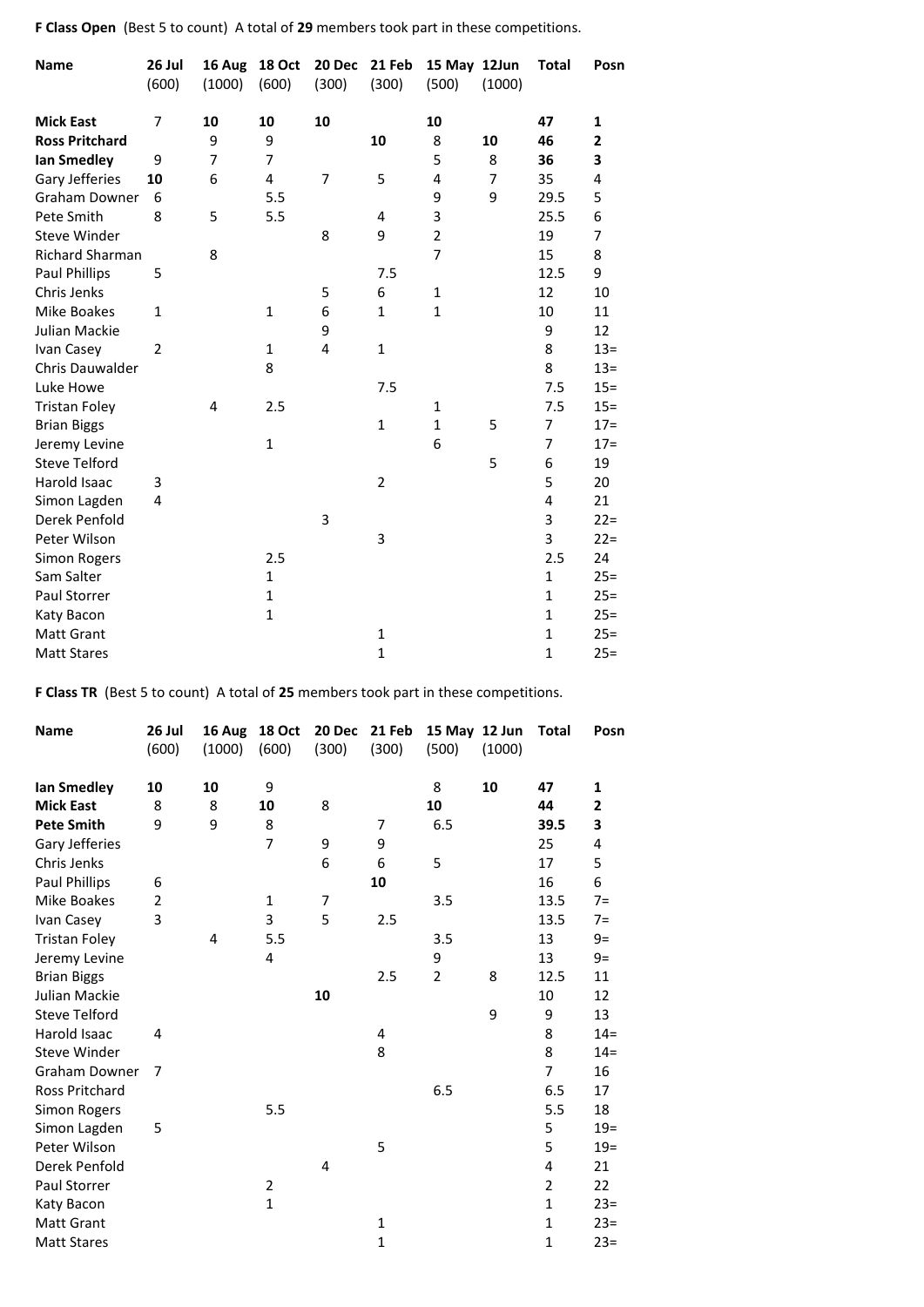**.22 Rimfire - Benchrest** (Best 6 to count) A total of **28** members took part in these competitions.

| Name                  |                | 23 Aug 27 Sep 1 Nov |                | 8 Nov                   |    | 27 Dec 17 Jan 7 Feb |    |                         |    | 13 Mar 10 Apr 8 May | 5 Jun          | <b>Total</b>   | Posn   |
|-----------------------|----------------|---------------------|----------------|-------------------------|----|---------------------|----|-------------------------|----|---------------------|----------------|----------------|--------|
| <b>Mick East</b>      | 10             | 10                  | 10             | 10                      | 10 | 9                   | 8  | 9                       |    | 9                   | 10             | 60             | 1      |
| <b>Ross Pritchard</b> | 9              |                     | $\overline{7}$ | 9                       |    | 10                  | 9  | 10                      | 9  | 8                   | 9              | 56             | 2      |
| <b>Ian Smedley</b>    |                | 8                   | 9              | 5                       |    | 6                   | 10 | $\overline{7}$          |    |                     |                | 45             | 3      |
| <b>Paul Phillips</b>  |                | 6                   | 8              | 8                       |    | $\overline{7}$      | 6  |                         |    |                     | 5              | 40             | 4      |
| <b>Brendon Brady</b>  |                |                     | 6              |                         | 7  | $\mathbf{1}$        | 4  | $\overline{\mathbf{4}}$ | 6  | 6                   | $\overline{7}$ | 36             | 5      |
| <b>Tony Butler</b>    | 3              | 5                   | 5              | $\overline{\mathbf{4}}$ |    | $\overline{4}$      | 5  |                         | 7  |                     |                | 30             | 6      |
| Rod Cotton            |                |                     | $\overline{2}$ | $\overline{7}$          |    | $\mathbf{1}$        |    | 6                       |    |                     | 8              | 24             | 7      |
| Harold Isaac          |                | $\overline{7}$      |                |                         |    |                     |    | 5                       | 3  | 5                   | 3              | 23             | 8      |
| Pete Smith            |                | 9                   |                |                         |    | 5                   |    | 8                       |    |                     |                | 22             | 9      |
| Sasha Brady (J)       | $\overline{7}$ |                     |                |                         |    | $\mathbf{1}$        |    |                         |    | 10                  |                | 18             | $10 =$ |
| Sam Salter            | 8              |                     |                |                         | 8  | $\overline{2}$      |    |                         |    |                     |                | 18             | $10 =$ |
| Chris Dauwalder       | 6              |                     | 4              |                         |    |                     |    |                         |    | $\overline{7}$      |                | 17             | 12     |
| <b>Brian Biggs</b>    |                |                     |                |                         |    | $\mathbf{1}$        |    | 3                       | 4  |                     | 6              | 14             | $13 =$ |
| Lisa Brady            | $\overline{2}$ |                     |                |                         |    |                     |    | $\overline{2}$          | 10 |                     |                | 14             | $13 =$ |
| Doug Morley           |                |                     |                | 6                       | 6  |                     |    |                         |    |                     |                | 12             | $15 =$ |
| Steve Winder          |                |                     | 3              |                         | 9  |                     |    |                         |    |                     |                | 12             | $15 =$ |
| Ivan Casey            |                |                     |                |                         |    | 3                   |    |                         | 8  |                     |                | 11             | 17     |
| Julian Mackie         |                |                     |                |                         |    | 8                   |    |                         |    |                     |                | 8              | 18     |
| Mat Howes             |                |                     |                |                         |    |                     | 7  |                         |    |                     |                | $\overline{7}$ | 19     |
| Katy Bacon            | 5              |                     |                |                         |    |                     |    |                         |    |                     |                | 5              | $20 =$ |
| <b>Steve Telfer</b>   |                |                     |                |                         |    |                     |    |                         | 5  |                     |                | 5              | $20=$  |
| Simon Lagden          | 4              |                     |                |                         |    |                     |    |                         |    |                     |                | 4              | $22 =$ |
| Derek Penford         |                |                     |                |                         |    |                     |    |                         |    | 4                   |                | 4              | $22 =$ |
| James Thompson        |                |                     |                |                         |    |                     |    |                         |    |                     | 4              | 4              | $22 =$ |
| Peter Wilson          |                |                     |                |                         |    |                     |    |                         |    | 3                   |                | 3              | 25     |
| Justin Hayzen         |                |                     | 1              |                         |    |                     |    |                         |    |                     |                | $\mathbf{1}$   | $26=$  |
| Luke Hoare            |                |                     |                |                         |    | $\mathbf 1$         |    |                         |    |                     |                | $\mathbf{1}$   | $26=$  |
| Petra Gericke         |                |                     |                |                         |    | $\mathbf{1}$        |    |                         |    |                     |                | 1              | $26=$  |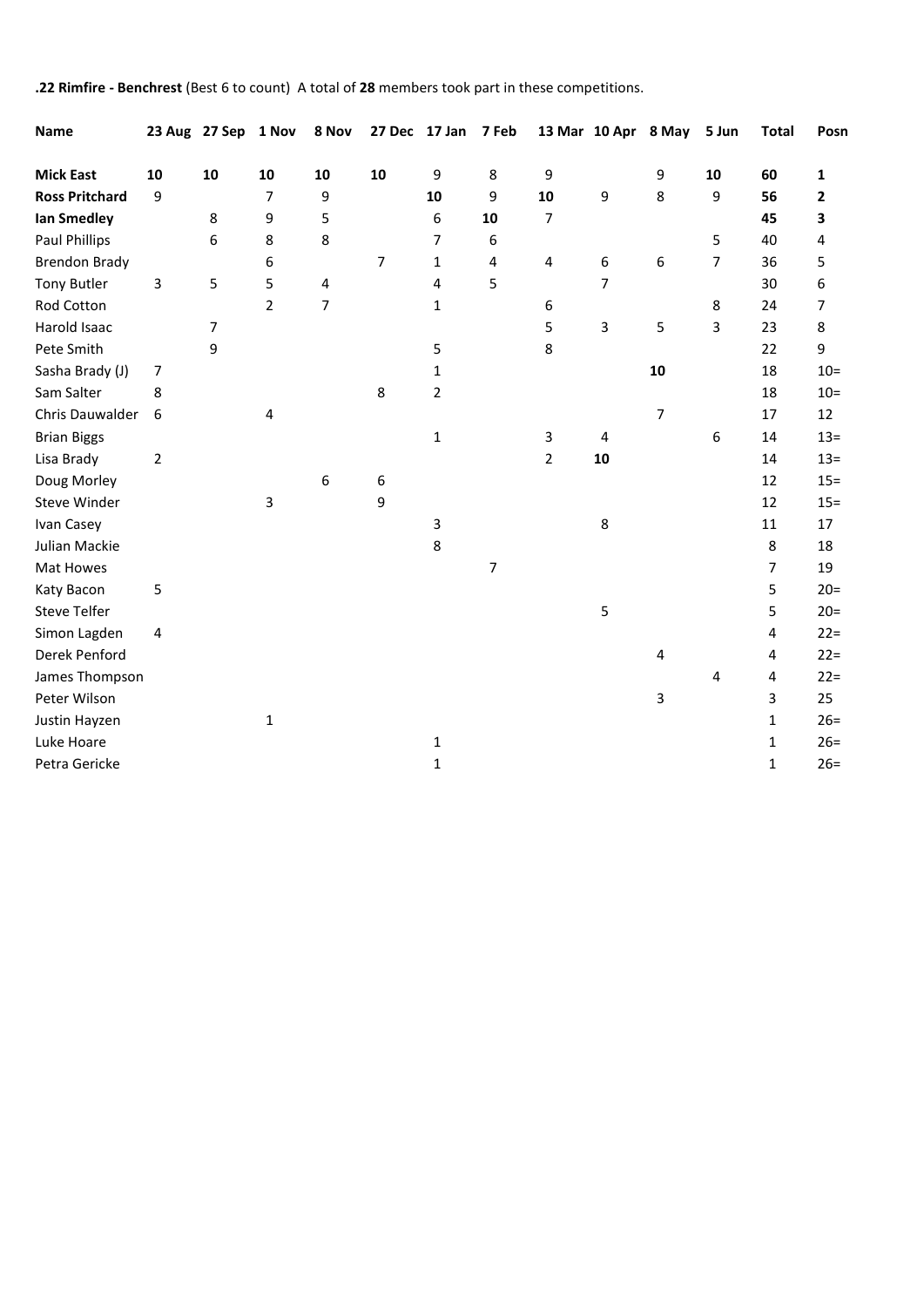**.22 Rimfire – Offhand Precision** (Best 6 to count) A total of **58** members took part in these competitions.

| Name                     | 23 Aug       | 27 Sep | 1 Nov          | 3 Jan          | 24 Jan         | 14 Feb         | 3 Apr          | 1 May          | 29 May Total   |                | Posn             |
|--------------------------|--------------|--------|----------------|----------------|----------------|----------------|----------------|----------------|----------------|----------------|------------------|
| <b>Mick East</b>         | 10           | 10     | 10             | 10             | 10             | 10             | 10             | 10             | 8.5            | 60             | 1                |
| <b>Ian Smedley</b>       |              | 8      | 9              |                | 9              | $\overline{7}$ |                | 6.5            | 6              | 45.5           | 2                |
| <b>Chris Dauwalder</b>   | 7            |        | 7.5            | 8              | 7              | 6              | 7              | 6.5            | $\overline{2}$ | 43             | 3                |
| <b>Steve Mercer</b>      | 8            | 6      |                |                | 4              |                |                | 9              | 10             | 37             | 4                |
| Rod Cotton               |              | 6      | 5.5            | 5.5            | $\mathbf{1}$   | $\overline{2}$ | 5              | 4              | 1              | 28             | 5                |
| Matt Mercer              | 9            |        |                |                | $\mathbf{1}$   |                |                | 8              | 8.5            | 26.5           | 6                |
| Ross Pritchard           | 5            |        | 5.5            | 1              | $\mathbf{1}$   | 4.5            | 3              | 1              | 5              | 24             | $\overline{7}$   |
| Chris Jenks              |              |        | 1.5            | $\overline{7}$ | 5              | 8              |                |                |                | 21.5           | 8                |
| <b>Brian Biggs</b>       |              |        | $\mathbf{1}$   | $\mathbf{1}$   | $\mathbf{1}$   |                | 8              |                | $\overline{7}$ | 18             | 9                |
| Ed Warden                |              | 9      | 7.5            |                |                |                |                |                |                | 16.5           | 10               |
| <b>Brendon Brady</b>     |              |        | 1              | $\mathbf{1}$   | $\overline{7}$ | 3              | 1              | 1              | 1              | 14             | 11               |
| Simon Lagden             | 6            | 1      |                | 3              | $\mathbf{1}$   | $\mathbf{1}$   |                |                |                | 12             | 12               |
| Jason Slater             |              | 3      |                |                | $\mathbf{1}$   |                | 6              |                | 1              | 11             | $13 =$           |
| Lee Tapper               |              | 4      |                |                | $\overline{7}$ |                |                |                |                | 11             | $13 =$           |
| Ali Bamford              |              |        |                |                |                |                | 9              |                |                | 9              | $15 =$           |
| Simon East               |              |        |                |                |                |                |                |                |                | 9              |                  |
|                          |              |        | $\overline{4}$ |                |                | 9              | 4              |                |                | 9              | $15 =$<br>$15 =$ |
| <b>Steve Jugg</b>        |              |        |                |                |                | 1              |                |                |                |                |                  |
| Simon Osborne            |              |        |                | 9              |                |                |                |                |                | 9              | $15 =$           |
| <b>Paul Phillips</b>     |              | 1      | 3              |                | $\mathbf{1}$   |                |                |                | 3.5            | 8.5            | $19=$            |
| John Thornton            | 3            |        | 1.5            | $\mathbf 1$    |                | $\mathbf{1}$   | $\overline{2}$ |                |                | 8.5            | $19 =$           |
| Pete Smith               |              | 2      |                |                | $\overline{2}$ |                | $\mathbf{1}$   | $\overline{2}$ | 1              | 8              | $21 =$           |
| John Turnham             |              |        | $\mathbf 1$    |                |                | 1              |                | 5              | $1\,$          | 8              | $21 =$           |
| Graham Downer            |              |        |                | 4              |                |                |                | 3              |                | 7              | $23=$            |
| Sam Salter               |              | 6      |                | $\mathbf{1}$   |                |                |                |                |                | 7              | $23=$            |
| Chris Blackler           |              |        |                |                | 3              |                |                |                | 3.5            | 6.5            | 25               |
| Mike Boakes              | 1            | 1      | 1              | $\mathbf 1$    |                | 1              |                | 1              | $1\,$          | 6              | $26=$            |
| Lisa Brady               | 1            |        | 1              | $\mathbf{1}$   | $\mathbf{1}$   | 1              | $\mathbf{1}$   |                | $\mathbf{1}$   | 6              | $26=$            |
| <b>Tony Butler</b>       | 1            | 1      | $\mathbf{1}$   |                | $\mathbf{1}$   | 1              | 1              | 1              |                | 6              | $26=$            |
| <b>Steve Monk</b>        | 2            | 1      | 1              |                |                |                | $\mathbf{1}$   | 1              |                | 6              | $26=$            |
| Paul Sample              |              |        |                | $\overline{2}$ | $\mathbf{1}$   | $\mathbf{1}$   | 1              |                | 1              | 6              | $26=$            |
| <b>Bruce Ellis</b>       |              |        |                | 5.5            |                |                |                |                |                | 5.5            | $31 =$           |
| Phillip Ludgate          |              |        |                | $\mathbf{1}$   |                | 4.5            |                |                |                | 5.5            | $31 =$           |
| Harold Isaac             |              | 1      |                |                | $\mathbf 1$    | $\mathbf{1}$   |                | 1              | 1              | 5              | $33 =$           |
| Steve Winder             |              |        | 1              | 1              | $\mathbf 1$    | $\mathbf 1$    | 1              |                |                | 5              | $33 =$           |
| Darren Christian         | 4            |        |                |                |                |                |                |                |                | 4              | 35               |
| Katy Bacon               | 1            |        | $\mathbf 1$    | $\mathbf 1$    |                |                |                |                |                | 3              | $36 =$           |
| Sasha Brady (J)          |              |        |                |                | $\mathbf{1}$   |                | 1              |                | $\mathbf 1$    | 3              | $36=$            |
| <b>Richard Clapp</b>     | 1            |        |                |                | $\mathbf 1$    | $\mathbf 1$    |                |                |                | 3              | $36=$            |
| Sean Dunn                |              |        |                | $\mathbf 1$    | $\mathbf 1$    | $\mathbf{1}$   |                |                |                | 3              | $36=$            |
| Alan Jenkins             |              |        |                |                |                | $\mathbf{1}$   | $\mathbf 1$    | $\mathbf{1}$   |                | 3              | $36=$            |
| Matt Grant               |              |        |                | $\mathbf 1$    | $\mathbf 1$    |                |                |                |                | $\overline{2}$ | $41 =$           |
| Derek Penfold            |              |        | $\mathbf 1$    |                |                | $\mathbf{1}$   |                |                |                | $\overline{2}$ | $41 =$           |
| Noel Smith               |              |        |                |                |                | $\mathbf 1$    | 1              |                |                | $\overline{2}$ | $41 =$           |
| <b>Steve Telfer</b>      |              |        |                |                |                |                |                | $\mathbf 1$    | $\mathbf 1$    | $\overline{2}$ | $41 =$           |
| Emily Monk (J)           | $\mathbf{1}$ |        |                |                |                |                |                |                |                | 1              | $45 =$           |
| Geo Maas                 |              | 1      |                |                |                |                |                |                |                | $\mathbf 1$    | $45 =$           |
| <b>Andy Davis</b>        |              | 1      |                |                |                |                |                |                |                | 1              | $45 =$           |
| Justin Hayzen            |              |        | $\mathbf 1$    |                |                |                |                |                |                | 1              | $45 =$           |
| <b>Matt Stares</b>       |              |        |                |                | $\mathbf 1$    |                |                |                |                | $\mathbf{1}$   | $45 =$           |
| Mat Howes                |              |        |                |                |                | $\mathbf{1}$   |                |                |                | 1              | $45 =$           |
| <b>Richard Griffiths</b> |              |        |                |                |                | $\mathbf{1}$   |                |                |                | $\mathbf{1}$   | $45 =$           |
|                          |              |        |                |                |                |                |                |                |                |                |                  |
| Doug Morley              |              |        |                |                |                | $\mathbf 1$    |                |                |                | 1              | $45 =$           |
| Petra Gericke            |              |        |                |                |                | $\mathbf 1$    |                |                |                | $\mathbf{1}$   | $45 =$           |
| <b>Bill Snook</b>        |              |        |                |                |                |                |                | $\mathbf{1}$   |                | 1              | $45 =$           |
| Gary Jefferies           |              |        |                |                |                |                |                | $\mathbf{1}$   |                | 1              | $45 =$           |
| Mark Westen              |              |        |                |                |                |                |                | $\mathbf{1}$   |                | 1              | $45 =$           |
| James Thompson           |              |        |                |                |                |                |                | 1              |                | 1              | $45 =$           |
| Rob McDonald             |              |        |                |                |                |                |                |                | $\mathbf 1$    | $\mathbf{1}$   | $45 =$           |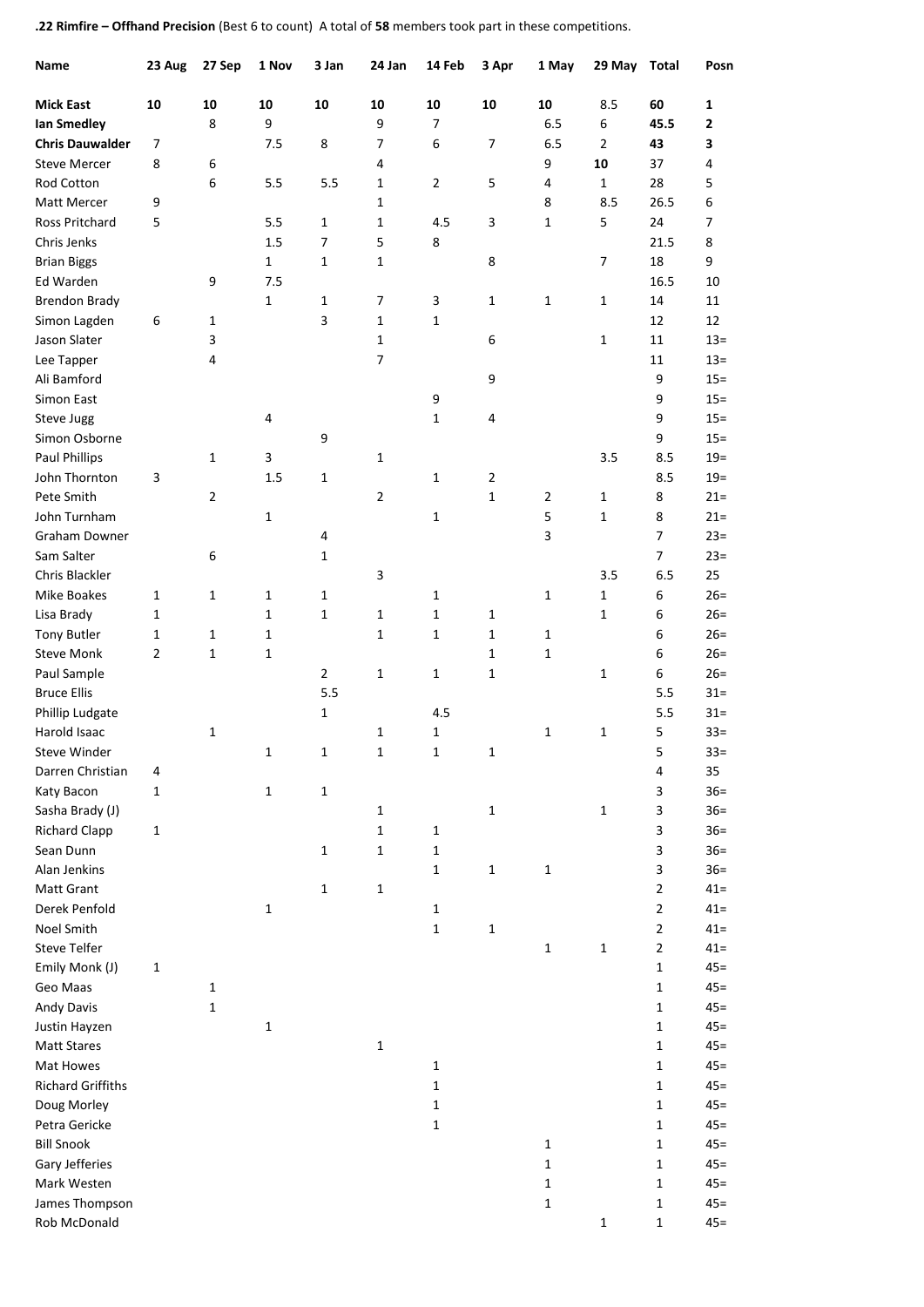**.22 Rimfire - Speed** (Best 8 to count) A total of **52** members took part in these competitions.

| Name                   | 5 Jul          | 23 Aug         | 6 Sep        | 27 Sep       | 1 Nov          | 3 Jan          | 24 Jan       | 14 Feb         | 14 Feb         | 3 Apr        | 1 May          | 29 May Total Pos |                |              |
|------------------------|----------------|----------------|--------------|--------------|----------------|----------------|--------------|----------------|----------------|--------------|----------------|------------------|----------------|--------------|
| <b>Mick East</b>       | 8              | 9              | 1            | 10           | 10             | 10             | 10           | 10             | 9              | 10           | 10             | 9                | 79             | 1            |
| lan Smedley            | 6.5            |                | 10           | 9            | 4              |                | 7.5          | $\overline{7}$ | 10             |              | $\overline{7}$ | 7                | 64             | $\mathbf{2}$ |
| <b>Chris Dauwalder</b> | 4.5            | $\overline{7}$ | $\mathbf{1}$ |              | 9              |                | 2.5          |                |                | 9            | 8              | $\mathbf{1}$     | 42             | 3            |
| Rod Cotton             | $\mathbf{1}$   |                | 5            | 3            | 7              | 3.5            | $\mathbf{1}$ | 3              | 3              | 8            | $\mathbf{1}$   | 5                | 37.5 4         |              |
| Pete Smith             | 3              |                | 9            | 7            |                |                | 6            |                |                | 6            | 5              | 1                | 37             | 5            |
| <b>Steve Mercer</b>    | 9.5            | 8              |              |              |                |                | 7.5          |                |                |              |                | 8                | 33             | 6            |
| <b>Ross Pritchard</b>  | $\mathbf{1}$   | 6              | 3            |              | $\overline{2}$ | $\mathbf{1}$   | $\mathbf{1}$ | 4.5            | 6              | 2.5          | 1              | 6                | 31             | 7            |
| Matt Mercer            | 9.5            | 10             |              |              |                |                | 9            |                |                |              |                | $\overline{2}$   | 30.5 8         |              |
| Chris Jenks            | $\overline{2}$ |                |              |              | 3              | 5              | 4.5          | 8              | $\overline{7}$ |              |                |                  | 29.5 9         |              |
| <b>Paul Phillips</b>   | 4.5            |                | 7            | 4            | $\mathbf{1}$   |                | $\mathbf{1}$ |                |                |              |                | 10               | 27.5           | 10           |
| Noel Smith             |                |                |              |              |                |                |              | 9              | 8              | 7            |                |                  | 24             | $11 =$       |
| Ed Warden              |                |                | 8            | 8            | 8              |                |              |                |                |              |                |                  | 24             | $11 =$       |
| Steve Jugg             |                |                |              |              | 5.5            |                |              | 6              |                | 5            |                |                  | 16.5           | $13 =$       |
| Sam Salter             | 1              | 5              | 6            |              |                | 1              | 2.5          | $\mathbf{1}$   |                |              |                |                  | 16.5           | $13=$        |
| <b>Brendon Brady</b>   | $\mathbf{1}$   | 3              |              |              | $\mathbf{1}$   | 7              | $\mathbf{1}$ | $\mathbf 1$    |                | 1            | 1              | 1                | 16             | $15 =$       |
| Harold Isaac           | $\mathbf{1}$   |                | 1            | 5            |                |                | $\mathbf{1}$ | $\mathbf{1}$   | $\overline{2}$ |              | 4              | 1                | 16             | $15 =$       |
| Chris Blackler         | 6.5            |                |              |              |                |                | 4.5          |                |                |              |                | 4                | 15             | 17           |
| Lee Tapper             |                |                |              | 6            | 5.5            |                |              |                |                |              |                |                  | 11.5           | 18           |
| Simon Lagden           |                |                | $\mathbf{1}$ |              |                | 3.5            | $\mathbf{1}$ | 4.5            | 1              |              |                |                  | 11             | 19           |
| Graham Downer          |                |                |              |              |                | $\mathbf{1}$   |              |                |                |              | 9              |                  | 10             | $20 =$       |
| Paul Sample            |                |                |              |              |                | 8              |              | $\mathbf{1}$   |                | 1            |                |                  | 10             | $20 =$       |
| Ivan Casey             |                |                |              |              |                |                |              |                | 5              | $\mathbf 1$  |                | 3                | 9              | $22 =$       |
| Simon Osborne          |                |                |              |              |                | 9              |              |                |                |              |                |                  | 9              | $22 =$       |
| Katy Bacon             |                | 4              | 2            |              | 1              |                |              |                |                |              |                |                  | $\overline{7}$ | $24 =$       |
| <b>Brian Biggs</b>     |                |                |              |              | $\mathbf{1}$   |                | $\mathbf{1}$ |                |                | 4            |                | 1                | $\overline{7}$ | $24 =$       |
| Sasha Brady (J)        | 1              | 2              |              |              |                | $\mathbf{1}$   | $\mathbf{1}$ |                |                | 1            |                | 1                | $\overline{7}$ | $24 =$       |
| <b>Steve Monk</b>      | $\mathbf{1}$   |                |              |              |                |                |              |                |                |              | 6              |                  | $\overline{7}$ | $24 =$       |
| Steve Winder           | $\mathbf{1}$   |                |              |              | $\mathbf{1}$   | $\mathbf{1}$   |              | $\mathbf{1}$   |                | 2.5          |                |                  | 6.5            | 28           |
| <b>Bruce Ellis</b>     |                |                |              |              |                | 6              |              |                |                |              |                |                  | 6              | 29           |
| Doug Morley            |                |                |              |              |                |                |              | $\mathbf{1}$   | 4              |              |                |                  | 5              | 30           |
| Peter Kiy              |                |                | 4            |              |                |                |              |                |                |              |                |                  | 4              | $31 =$       |
| Phillip Ludgate        |                |                |              |              |                | $\mathbf{1}$   |              |                |                |              | 3              |                  | 4              | $31 =$       |
| Mike Boakes            | 1              |                |              | 1            | 1              |                |              |                |                |              |                |                  | 3              | $33=$        |
| <b>Tony Butler</b>     |                | $\mathbf{1}$   |              |              | $\mathbf{1}$   |                |              |                |                | 1            |                |                  | з              | $33 =$       |
| Matt Grant             |                |                |              |              |                | $\overline{2}$ | $\mathbf{1}$ |                |                |              |                |                  | 3              | $33 =$       |
| Steve Telfer           |                |                |              |              |                |                |              |                |                |              | $\overline{2}$ | $\mathbf{1}$     | 3              | $33=$        |
| Lisa Brady             |                |                |              |              |                |                |              | 1              |                | $\mathbf{1}$ |                |                  | $\overline{2}$ | $37 =$       |
| <b>Andy Davis</b>      |                |                |              | 2            |                |                |              |                |                |              |                |                  | $\overline{2}$ | $37 =$       |
| Mat Howes              |                |                |              |              |                |                |              | 2              |                |              |                |                  | $\overline{2}$ | $37 =$       |
| Gary Jefferies         | 1              |                |              |              |                |                |              |                |                |              | 1              |                  | $\overline{2}$ | $37 =$       |
| <b>Bill Snook</b>      |                |                | 1            |              |                |                |              |                |                |              | $\mathbf{1}$   |                  | $\overline{2}$ | $37 =$       |
| Darren Christian       |                | $\mathbf{1}$   |              |              |                |                |              |                |                |              |                |                  | $\mathbf{1}$   | $42 =$       |
| Geo Maas               |                |                |              | $\mathbf{1}$ |                |                |              |                |                |              |                |                  | $\mathbf{1}$   | $42 =$       |
| Justin Hayzen          |                |                |              |              | 1              |                |              |                |                |              |                |                  | $\mathbf{1}$   | $42 =$       |
| <b>Matt Stares</b>     |                |                |              |              | $\mathbf{1}$   |                |              |                |                |              |                |                  | $\mathbf{1}$   | $42 =$       |
| Derek Penfold          |                |                |              |              |                |                | $\mathbf 1$  |                |                |              |                |                  | $\mathbf{1}$   | $42 =$       |
| Sean Dunn              |                |                |              |              |                |                |              | 1              |                |              |                |                  | $\mathbf{1}$   | $42 =$       |
| John Thornton          |                |                |              |              |                |                |              |                |                | 1            |                |                  | $\mathbf{1}$   | $42 =$       |
| <b>Toby Mills</b>      |                |                |              |              |                |                |              |                |                | $\mathbf 1$  |                |                  | $\mathbf{1}$   | $42 =$       |
| Mark Westen            |                |                |              |              |                |                |              |                |                | 1            |                |                  | $\mathbf{1}$   | $42 =$       |
| James Thompson         |                |                |              |              |                |                |              |                |                |              |                | 1                | $\mathbf{1}$   | $42 =$       |
| Rob McDonald           |                |                |              |              |                |                |              |                |                |              |                | 1                | $\mathbf{1}$   | $42 =$       |
|                        |                |                |              |              |                |                |              |                |                |              |                |                  |                |              |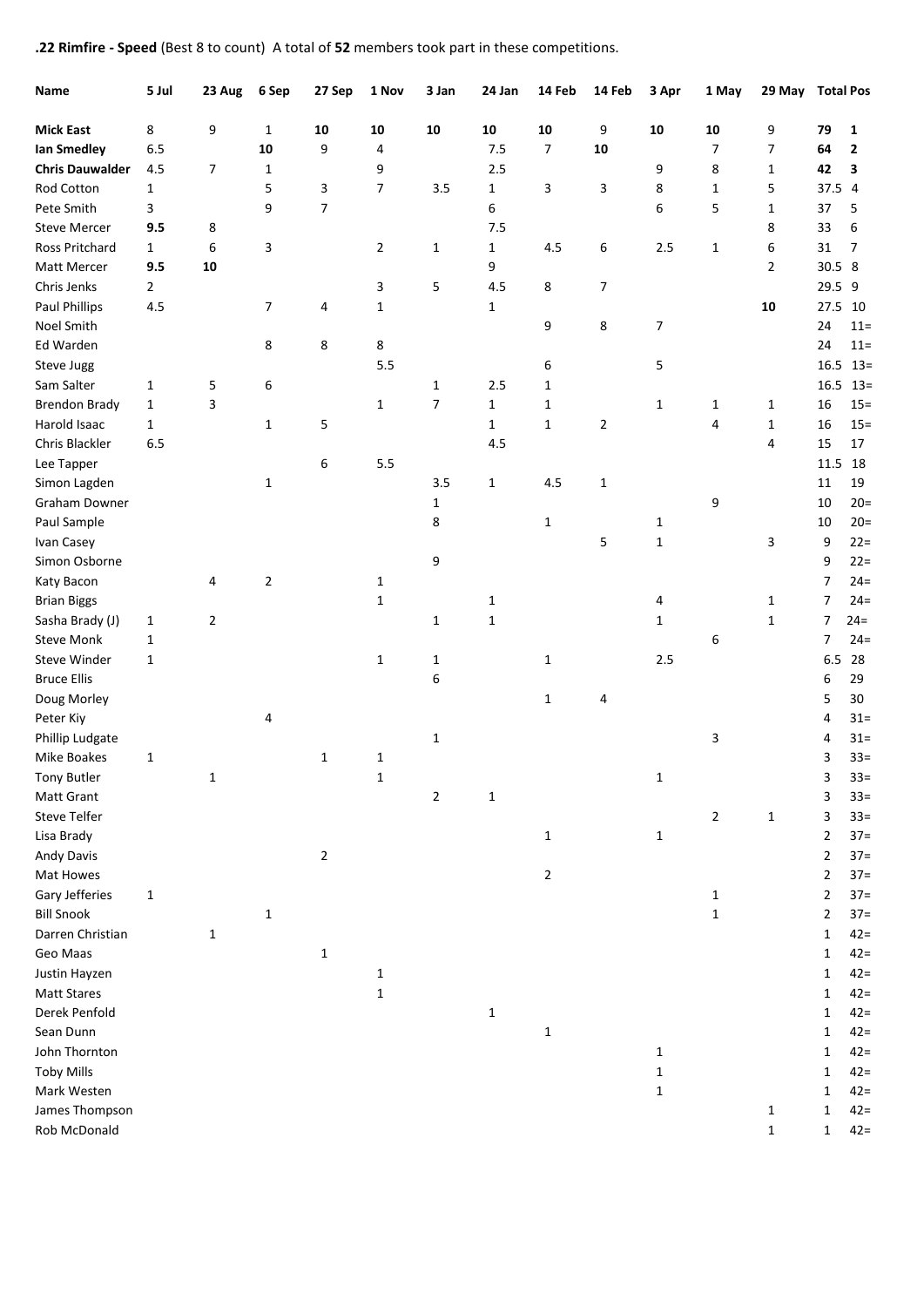**GR(CF) Offhand Precision** (Best 6 to count) A total of **52** members took part in these competitions.

| <b>Name</b>                               | 2 Aug          | 6 Sep          | <b>11 Oct</b> | 8 Nov          | 20 Dec     | 17 Jan         | 7 Feb        | 13 Feb         | 10 Apr         | 8 May             | 5 Jun          | <b>Total</b>            | Posn             |
|-------------------------------------------|----------------|----------------|---------------|----------------|------------|----------------|--------------|----------------|----------------|-------------------|----------------|-------------------------|------------------|
| <b>Mick East</b>                          | 10             | 10             | 10            | 10             | ${\bf 10}$ | 10             | 10           | 9              |                | 10                | 10             | 60                      | $\mathbf{1}$     |
| <b>Steve Mercer</b>                       | 8.5            |                | 8             | 8              |            | 8              |              | 10             | 10             |                   |                | 52.5                    | $\mathbf{2}$     |
| lan Smedley                               |                | 8              | 6             | 7              |            | 6              | 9            | $\overline{7}$ | 9              | $\overline{2}$    | 8.5            | 48.5                    | 3                |
| Chris Blackler                            | 8.5            |                |               |                |            | $\mathbf{1}$   | 8            | 5              |                | $\overline{7}$    | $\overline{7}$ | 36.5                    | 4                |
| John Thornton                             | 2.5            | 7              | 3             | 6              |            |                |              | 8              | 4.5            | 4.5               |                | 33                      | 5                |
| Matt Mercer                               | $\overline{7}$ |                | 7             | 4.5            |            |                |              | 6              | 8              |                   |                | 32.5                    | 6                |
| Pete Smith                                | 6              | $\mathbf{1}$   | 5             |                |            | 4.5            |              | 3              |                | 8.5               | 5              | 32                      | 7                |
| <b>Brian Biggs</b>                        |                |                |               | 3              | 8          | $\mathbf{1}$   | 3            | $\mathbf{1}$   | 7              | 8.5               |                | 30.5                    | 8                |
| Ed Warden                                 |                | 9              | 9             |                |            | 9              |              |                |                |                   |                | 27                      | 9                |
| <b>Paul Phillips</b>                      | 5              | 3.5            | 1             | $\mathbf{1}$   |            | $\mathbf{1}$   | 5.5          | $\overline{2}$ | $\mathbf{1}$   | 4.5               | 1.5            | 22                      | $10 =$           |
| Ross Pritchard                            | 2.5            | $\mathbf{1}$   |               | $\mathbf{1}$   |            | 4.5            | 5.5          | 1              | 4.5            | $\mathbf{1}$      | 4              | 22                      | $10 =$           |
| Simon Lagden                              | 2.5            | $\mathbf{1}$   |               | 4.5            | 9          |                | 2            |                | $\mathbf{1}$   |                   |                | 20                      | 12               |
| Jason Slater                              | 2.5            | 5.5            |               | $\overline{2}$ |            | 3              |              | $\mathbf{1}$   | $\overline{2}$ | $\mathbf{3}$      | 1.5            | 18                      | 13               |
| Simon East                                |                |                |               | 9              |            |                |              |                |                |                   | 8.5            | 17.5                    | 14               |
| <b>Richard Clapp</b>                      |                | 5.5            |               |                |            | $\mathbf{1}$   | 7            |                |                |                   |                | 13.5                    | 15               |
|                                           |                |                |               |                |            |                |              |                |                |                   |                |                         | 16               |
| <b>Brendon Brady</b><br><b>Toby Mills</b> |                |                | 1             | 1              |            | $\mathbf{1}$   | 4            | $\mathbf{1}$   | 3              | 1<br>$\mathbf{1}$ | 3<br>6         | 11<br>10                | $17 =$           |
| <b>Steve Monk</b>                         |                |                |               |                | 5          | $\mathbf 1$    |              | $\mathbf{1}$   |                | $\mathbf{1}$      | 1              | 10                      | $17 =$           |
| Gary Jefferies                            |                | 1              |               | 1              | 7          |                |              |                | $\mathbf{1}$   |                   |                | 9                       | 19               |
| Luke Hoare                                |                |                |               |                |            | $\overline{7}$ |              |                | $\mathbf{1}$   |                   |                | 8                       | $20=$            |
| Doug Morley                               |                | $\mathbf{1}$   |               | $\mathbf{1}$   | 6          |                |              |                |                |                   |                | 8                       | $20=$            |
| Sam Salter                                |                | 3.5            | 3             | 1              |            |                |              |                |                |                   |                | 7.5                     | 22               |
| Harold Isaac                              |                | $\overline{2}$ | 1             |                |            |                |              | $\mathbf{1}$   | 1              | $\mathbf{1}$      | 1              | 7                       | $23=$            |
| Steve Jugg                                |                |                |               |                |            |                |              | $\mathbf{1}$   |                | 6                 |                | 7                       | $23=$            |
| <b>Steve Telfer</b>                       |                |                |               |                |            |                |              |                | 6              |                   | $\mathbf{1}$   | 7                       | $23=$            |
| Mike Boakes                               | 1              | 1              | 1             | 1              |            |                |              | $\mathbf{1}$   | 1              | $\mathbf{1}$      |                | 6                       | $26=$            |
| Rod Cotton                                |                |                | 1             | $\mathbf{1}$   |            | $\mathbf{1}$   | 1            | $\mathbf{1}$   | 1              |                   | $\mathbf{1}$   | 6                       | $26=$            |
| <b>Bill Snook</b>                         |                | $\mathbf{1}$   |               | 1              |            |                |              | 4              |                |                   |                | 6                       | $26=$            |
| Ivan Casey                                | 1              | $\mathbf{1}$   | 1             | 1              |            |                |              | 1              |                |                   |                | 5                       | $29=$            |
| Peter Kiy                                 |                |                |               | 1              |            |                |              | $\mathbf{1}$   | $\mathbf{1}$   | $\mathbf{1}$      | $\mathbf{1}$   | 5                       | $29=$            |
| Justin Hayzen                             |                |                | 3             | 1              |            |                |              |                |                |                   |                | 4                       | $31 =$           |
| Paul Sample                               |                |                |               |                |            | $\overline{2}$ | $\mathbf{1}$ | 1              |                |                   |                | Δ                       | $31 =$           |
| <b>Richard Griffiths</b>                  |                |                |               |                |            |                | $\mathbf 1$  | $\mathbf{1}$   | 1              |                   |                | 3                       | $33 =$           |
| Dave Jamieson                             |                |                |               | $\mathbf 1$    |            | $\mathbf{1}$   |              | $\mathbf 1$    |                |                   |                | 3                       | $33 =$           |
| <b>Matt Stares</b>                        |                | $\mathbf{1}$   | 1             |                |            |                | $\mathbf{1}$ |                |                |                   |                | 3                       | $33 =$           |
| John Turnham                              |                | $\mathbf{1}$   |               |                |            | $\mathbf 1$    |              |                |                |                   | 1              | 3                       | $33 =$           |
| Mark Westen                               |                |                | 1             |                |            |                | $\mathbf{1}$ |                |                |                   | 1              | 3                       | $33 =$           |
| Sasha Brady (J)                           |                |                | 1             | $\mathbf 1$    |            |                |              |                |                |                   |                | $\overline{2}$          | $38 =$           |
| Sean Dunn                                 |                |                |               | $\mathbf{1}$   |            |                | $\mathbf{1}$ |                |                |                   |                | 2                       | $38 =$           |
| Mat Howes                                 |                |                |               |                |            |                | $\mathbf{1}$ | $\mathbf{1}$   |                |                   |                | 2                       | $38 =$           |
| Phillip Ludgate                           | 1              |                |               | 1              |            |                |              |                |                |                   |                | $\overline{2}$          | $38 =$           |
| Elke Schaub                               |                |                |               | 1              |            |                |              |                |                |                   | $\mathbf{1}$   | $\overline{\mathbf{c}}$ | $38 =$           |
| Thomas Kulitz                             |                |                |               | 1              |            |                |              |                |                |                   | $\mathbf{1}$   | 2                       | $38 =$           |
| James Thompson                            |                |                |               |                |            |                |              |                | $\mathbf{1}$   |                   | $\mathbf{1}$   | 2                       | $38 =$           |
| Lisa Brady                                |                |                | 1             |                |            |                |              |                |                |                   |                | 1                       | $45 =$           |
| <b>Steve Pinkney</b>                      |                |                |               | $\mathbf{1}$   |            |                |              |                |                |                   |                | 1                       | $45 =$           |
| Martin McDonough                          |                |                |               |                |            | 1              |              |                |                |                   |                | $\mathbf{1}$            | $45 =$           |
| Jon McCabe                                |                |                |               |                |            | $\mathbf{1}$   |              |                |                |                   |                | 1                       | $45 =$           |
| Peter Wilson                              |                |                |               |                |            | $\mathbf 1$    |              |                |                |                   |                | 1                       | $45 =$           |
| Paul Storrer                              |                |                |               |                |            |                | $\mathbf{1}$ |                |                |                   |                | 1                       | $45 =$           |
| Matt Grant<br>Alan Jenkins                |                |                |               |                |            |                |              | $\mathbf 1$    |                |                   |                | 1                       | $45 =$<br>$45 =$ |
|                                           |                |                |               |                |            |                |              |                | $\mathbf{1}$   |                   |                | 1                       |                  |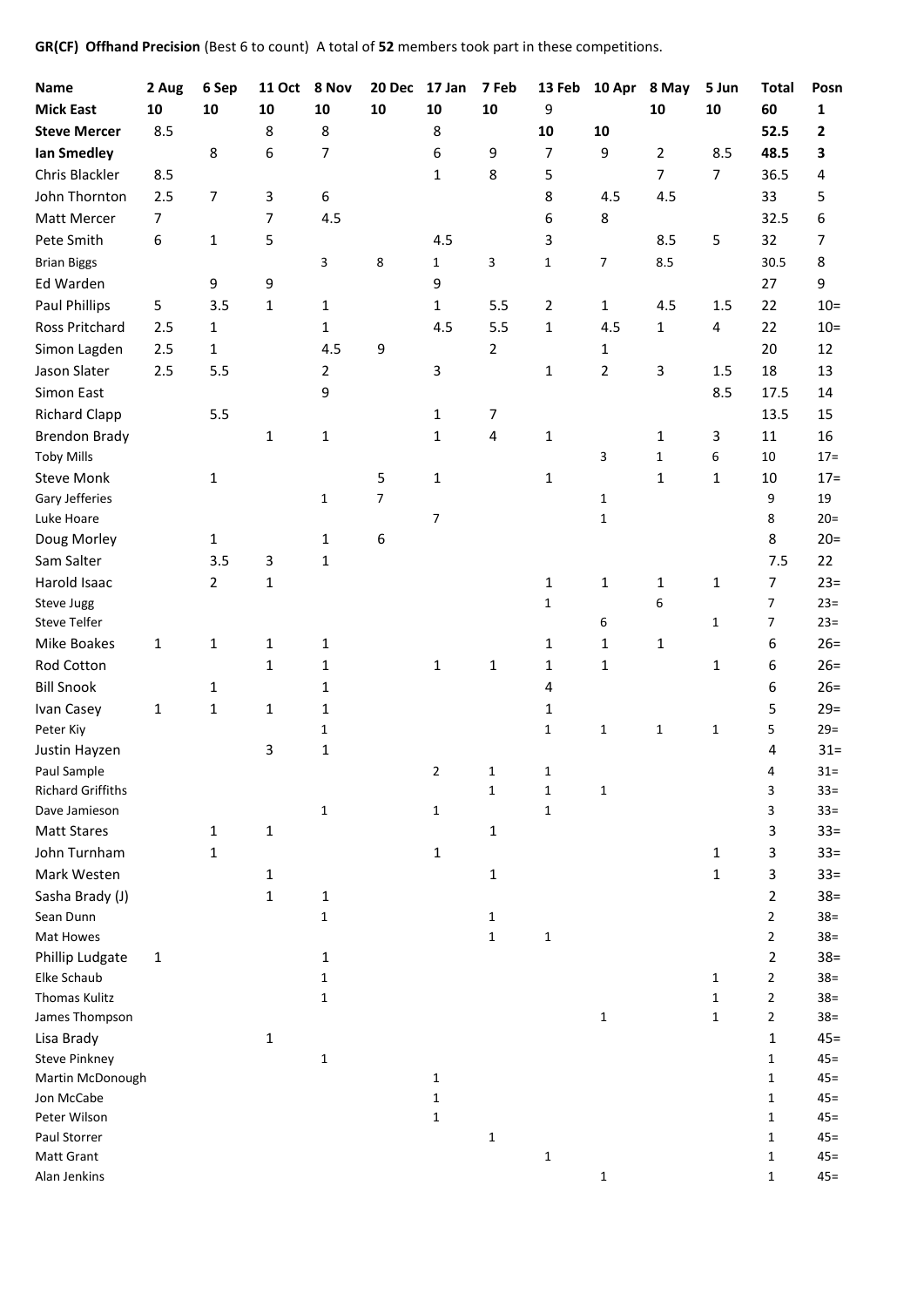**GR(CF) Speed** (Best 8 to count) A total of **41** members took part in these competitions.

| <b>Name</b>              | 5 Jul          | 2 Aug | 11 Oct 8 Nov            |                |            | 27 Dec 17 Jan 7 Feb |                |                |              | 13 Mar 10 Apr 8 May | 5 Jun          | <b>Total</b>   | Posn   |
|--------------------------|----------------|-------|-------------------------|----------------|------------|---------------------|----------------|----------------|--------------|---------------------|----------------|----------------|--------|
| <b>Mick East</b>         | 10             | 10    | 9.5                     | 9              | ${\bf 10}$ | 1                   | 10             | 10             |              | 10                  | 10             | 79.5           | 1      |
| lan Smedley              | 7              |       | 6                       | 8              |            | 9                   | 9              | 8              | 8            | 9                   | 9              | 67             | 2      |
| <b>Steve Mercer</b>      | 9              |       | 9.5                     | $\overline{7}$ |            | 10                  |                | 9              | 3            |                     |                | 47.5           | 3      |
| Pete Smith               | 6              | 9     | $\overline{\mathbf{4}}$ |                |            | 6.5                 |                | 6              |              | 8                   | $\overline{7}$ | 46.5           | 4      |
| Chris Blackler           |                | 6.5   |                         |                |            | 8                   | 8              | $\overline{7}$ |              | $\overline{7}$      | 6              | 42.5           | 5      |
| Paul Phillips            | 4.5            | 3     | 3                       | 6              |            | 4.5                 | 4              | 3              | 4            | 4.5                 | 5              | 35.5           | 6      |
| Matt Mercer              | 8              |       | 8                       |                |            |                     |                | 5              | ${\bf 10}$   |                     |                | 31             | 7      |
| Sam Salter               |                | 4     | 5                       | 5              | 8          | $\overline{2}$      | 5.5            |                |              |                     |                | 29.5           | 8      |
| Ross Pritchard           | $\overline{2}$ | 8     |                         |                |            | 3                   | $\mathbf 1$    | $\mathbf 1$    |              | 3                   | 4              | 22             | 9      |
| Simon Lagden             |                |       |                         | $\mathbf{1}$   | 6          |                     | 5.5            |                | 6.5          |                     |                | 19             | 10     |
| Simon East               |                |       |                         | 10             |            |                     |                |                |              |                     | 8              | 18             | 11     |
| Lloyd Davy               |                | 6.5   | 1.5                     |                |            |                     |                |                | 6.5          |                     |                | 14.5           | 12     |
| Ed Warden                |                |       | $\overline{7}$          |                |            | 6.5                 |                |                |              |                     |                | 13.5           | 13     |
| <b>Brian Biggs</b>       |                |       |                         | $\mathbf{1}$   |            |                     | $\mathbf 1$    | $\mathbf 1$    | 5            | $\overline{2}$      | $\mathbf{1}$   | 11             | 14     |
| Luke Hoare               |                |       |                         |                |            | 1                   |                |                | 9            |                     |                | 10             | $15 =$ |
| <b>Steve Monk</b>        | 3              |       |                         |                | 7          |                     |                |                |              |                     |                | 10             | $15 =$ |
| Gary Jeffries            |                |       |                         |                | 9          |                     |                |                |              |                     |                | 9              | 17     |
| <b>Brendon Brady</b>     | 1              |       | 1.5                     |                |            | 1                   | 3              | $\mathbf 1$    |              |                     | 1              | 8.5            | 18     |
| Peter Kiy                |                |       | $\mathbf{1}$            |                |            |                     |                | $\mathbf 1$    | 2            | 1                   | 3              | 8              | 19     |
| <b>Richard Clapp</b>     |                |       |                         |                |            |                     | 7              |                |              |                     |                | 7              | $20=$  |
| Harold Isaac             | 1              |       | 1                       |                |            |                     |                | $\overline{2}$ | $\mathbf{1}$ | $\mathbf{1}$        | $\mathbf{1}$   | $\overline{7}$ | $20=$  |
| Ed Bush                  |                |       |                         |                |            |                     |                |                |              | 6                   |                | 6              | $22 =$ |
| Rod Cotton               |                |       | 1                       | 3              |            |                     | $\mathbf{1}$   | $\mathbf 1$    |              |                     |                | 6              | $22 =$ |
| <b>Richard Griffiths</b> |                |       |                         |                |            |                     | 1              | $\pmb{4}$      | $\mathbf{1}$ |                     |                | 6              | $22 =$ |
| Sean Dunn                |                |       | 1                       | $\overline{2}$ |            |                     | $\mathbf{1}$   | $\mathbf 1$    |              |                     |                | 5              | $25 =$ |
| Justin Hayzen            |                |       | 1                       | $\overline{4}$ |            |                     |                |                |              |                     |                | 5              | $25 =$ |
| Martin Wilson            |                | 5     |                         |                |            |                     |                |                |              |                     |                | 5              | $25 =$ |
| Chris Dauwalder          | 4.5            |       |                         |                |            |                     |                |                |              |                     |                | 4.5            | $28 =$ |
| Steve Jugg               |                |       |                         |                |            |                     |                |                |              | 4.5                 |                | 4.5            | $28 =$ |
| Julian Mackie            |                |       |                         |                |            | 4.5                 |                |                |              |                     |                | 4.5            | $28 =$ |
| Mike Boakes              | $\mathbf 1$    |       | 1                       | $\mathbf 1$    |            |                     |                |                | $\mathbf 1$  |                     |                | 4              | 31     |
| Mat Howes                |                |       |                         |                |            |                     | $\overline{2}$ | $\mathbf 1$    |              |                     |                | 3              | 32     |
| <b>Steve Telfer</b>      |                |       |                         |                |            |                     |                |                | $\mathbf{1}$ |                     | $\mathbf{1}$   | 2              | $33 =$ |
| James Thompson           |                |       |                         |                |            |                     |                |                |              |                     | $\overline{2}$ | $\overline{2}$ | $33 =$ |
| Chris Jenks              | 1              |       |                         |                |            |                     |                |                |              |                     |                | $\mathbf{1}$   | $35 =$ |
| Steve Winder             | 1              |       |                         |                |            |                     |                |                |              |                     |                | 1              | $35 =$ |
| <b>Thomas Kulitz</b>     | 1              |       |                         |                |            |                     |                |                |              |                     |                | 1              | $35 =$ |
| Mark Westen              |                |       | 1                       |                |            |                     |                |                |              |                     |                | 1              | $35 =$ |
| Dave Jamieson            |                |       |                         |                |            | 1                   |                |                |              |                     |                | 1              | $35 =$ |
| Paul Sample              |                |       |                         |                |            | 1                   |                |                |              |                     |                | 1              | $35 =$ |
| Andrina Palmer           |                |       |                         |                |            |                     |                |                |              | 1                   |                | $\mathbf{1}$   | $35 =$ |